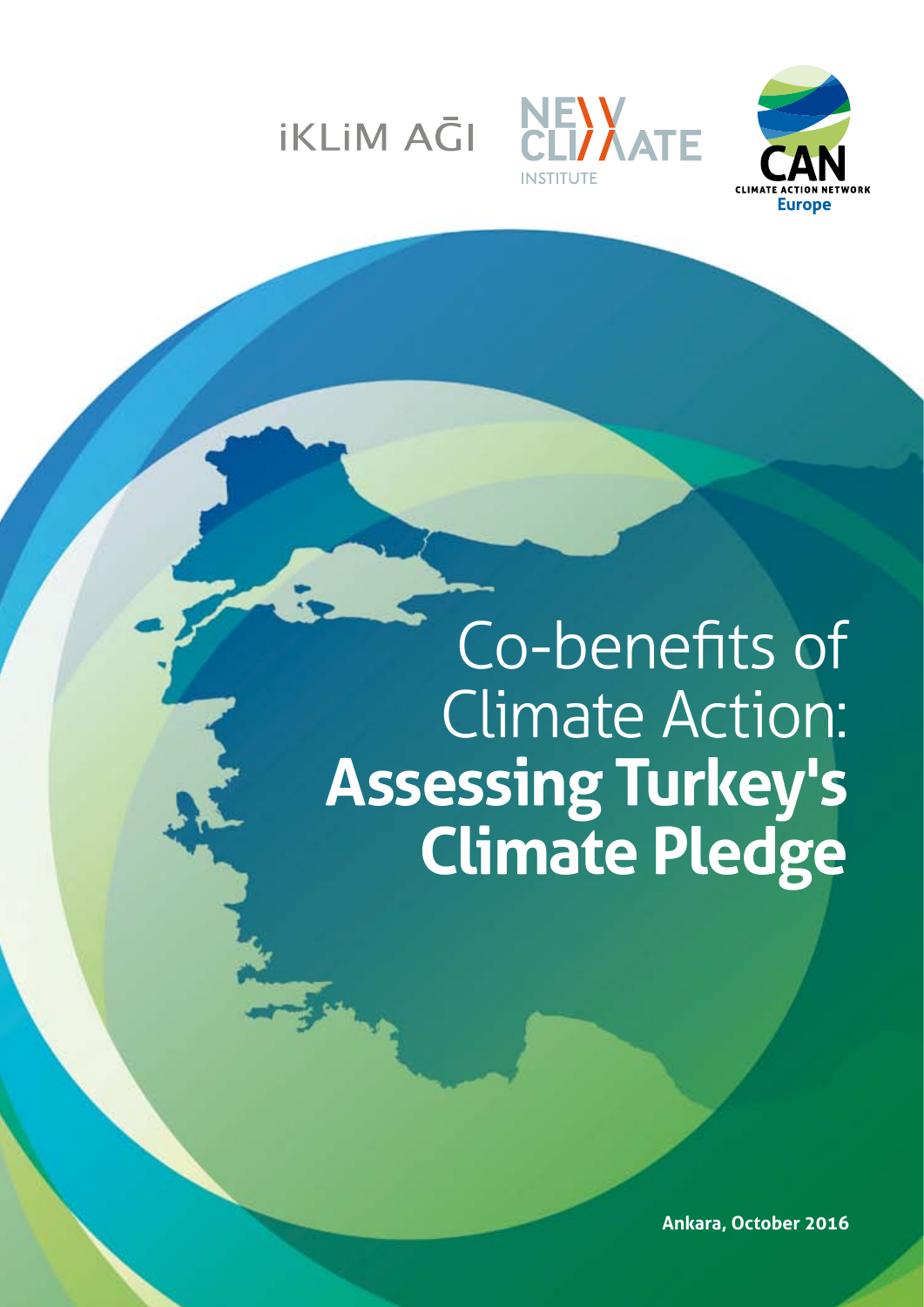

# **Contents**

| Assessing the achieved and missed benefits of Turkey's<br>Intended Nationally Determined Contribution (INDC) 2                                                                             |
|--------------------------------------------------------------------------------------------------------------------------------------------------------------------------------------------|
| Cost savings from fossil fuel imports  3<br>Premature deaths from outdoor air pollution 5<br>Creation of green jobs in domestic renewable energy. . 5<br>Comparison with other countries 6 |
|                                                                                                                                                                                            |
| Supplementary information 8                                                                                                                                                                |
|                                                                                                                                                                                            |
|                                                                                                                                                                                            |
| Current policies scenario 10<br>100% renewable / 2°C compatible pathway 10                                                                                                                 |
| ANNEX II: Indicator calculation methodologies  11                                                                                                                                          |
| Reduced fossil fuel imports 11<br>Green jobs from renewable energy15                                                                                                                       |

**AUTHORS:** Thomas Day, Sofia Gonzales and Lina Röschel NewClimate Institute

The authors would like to thank to Mustafa Özgür Berke, Önder Algedik, Semra Cerit Mazlum, Barış Karapınar, Oya Ayman and Elif Gündüzyeli for their input in the report.

For full methodologies and project background, see: *NewClimate (2015) Assessing the missed benefits of countries' national contributions*. Accessed via [newclimate.org/publications/](https://newclimate.org/publications/)

Published in October 2016 by Climate Action Network Europe, Ankara, Turkey.

Any reproduction in full or in part must mention the title and credit the above mentioned publisher as the copyright owner.

© Text 2016 All rights reserved.

Graphic design: Puistola Graphics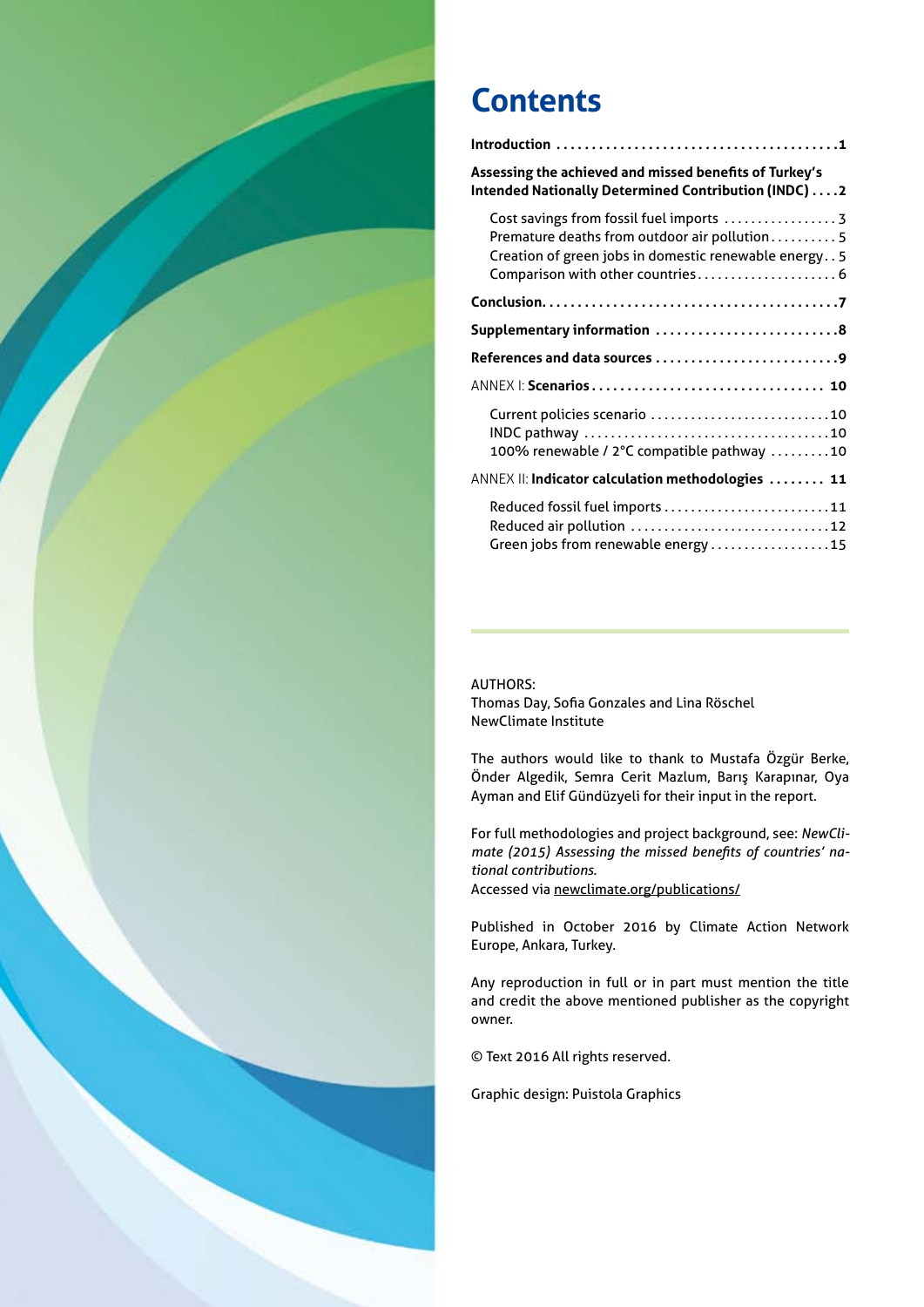# <span id="page-2-0"></span>**Introduction**

During a ceremony held in New York on April 22, 2016, 175 countries – including Turkey – signed the Paris Climate Agreement, which draws the framework of the new global climate regime. Signatories of the Paris Agreement accepted the goal to keep global average temperature increase under 2°C and to work towards the goal of limiting it to 1.5°C, and recognized the need of a reduction to zero CO<sub>2</sub> emissions during the second half of the 21<sup>th</sup> century.

Turkey's GHG emissions rose from 207.8 MtCO<sub>2</sub>e in 1990 to 467.6 m MtCO<sub>2</sub>e in 2014<sup>1</sup>. While Turkey needs to urgently cap its emissions and return to 2010 levels by 2030, the INDC Turkey submitted in 2015 allows for an additional emission increase of 461 m MTCO<sub>2</sub>e, showing that the Turkish economy will become even more dependent on fossil fuels in the future.

For the fight against climate change to be successful, many sectors – primarily energy, construction and transportation – need to go through a transformation. The short and midterm costs from this transformation are estimated to be low compared to climate change related financial risks and the benefits that will be achieved through the transformation. The necessary transformation is expected to bring co-benefits such as the continuity of ecosystems and biodiversity, preservation of public health, increase in qualified and clean jobs, reduction on a global as well as national level of foreign-source dependency particularly for energy.

This report prepared by New Climate Institute and with Climate Action Network Europe's contribution, aims at identifying for Turkey the co-benefits of policies compatible with the fight against climate change throughout the sections on job creation, public health and dependency on energy imports. The analysis shows that if Turkey adopts a pathway that prioritizes renewable energy and energy efficiency in line with the 1.5°C and 2°C targets, it can considerably reduce energy import dependency, can create tens of thousands of qualified jobs in the renewable energy sector and can prevent thousands of premature deaths from air pollution.

While this report only demonstrates the co-benefits of the transition to 100% renewables in the energy sector using available and up-to-date data, we should also bear in mind that a report that covers all sectors, written when current data from energy-extensive sectors such as transportation and construction become accessible, could exhibit an important increase in co-benefits.

Climate change is one of the most important problems this planet has ever faced. If we fail to achieve the transformation pointed out by science while we still have time, we know that the negative impacts on nature and humans will be irreversible. In the aftermath of the Paris Agreement, multilateral discussions on the policy measures and practices that will be implemented in Turkey to combat climate change need to increase, expand and diversify.

We wish that the analysis results we share with you will serve as a signal flare for more detailed analyses and enlighten climate change policy experts and decision makers of Turkey.

<sup>1</sup> LULUCF not included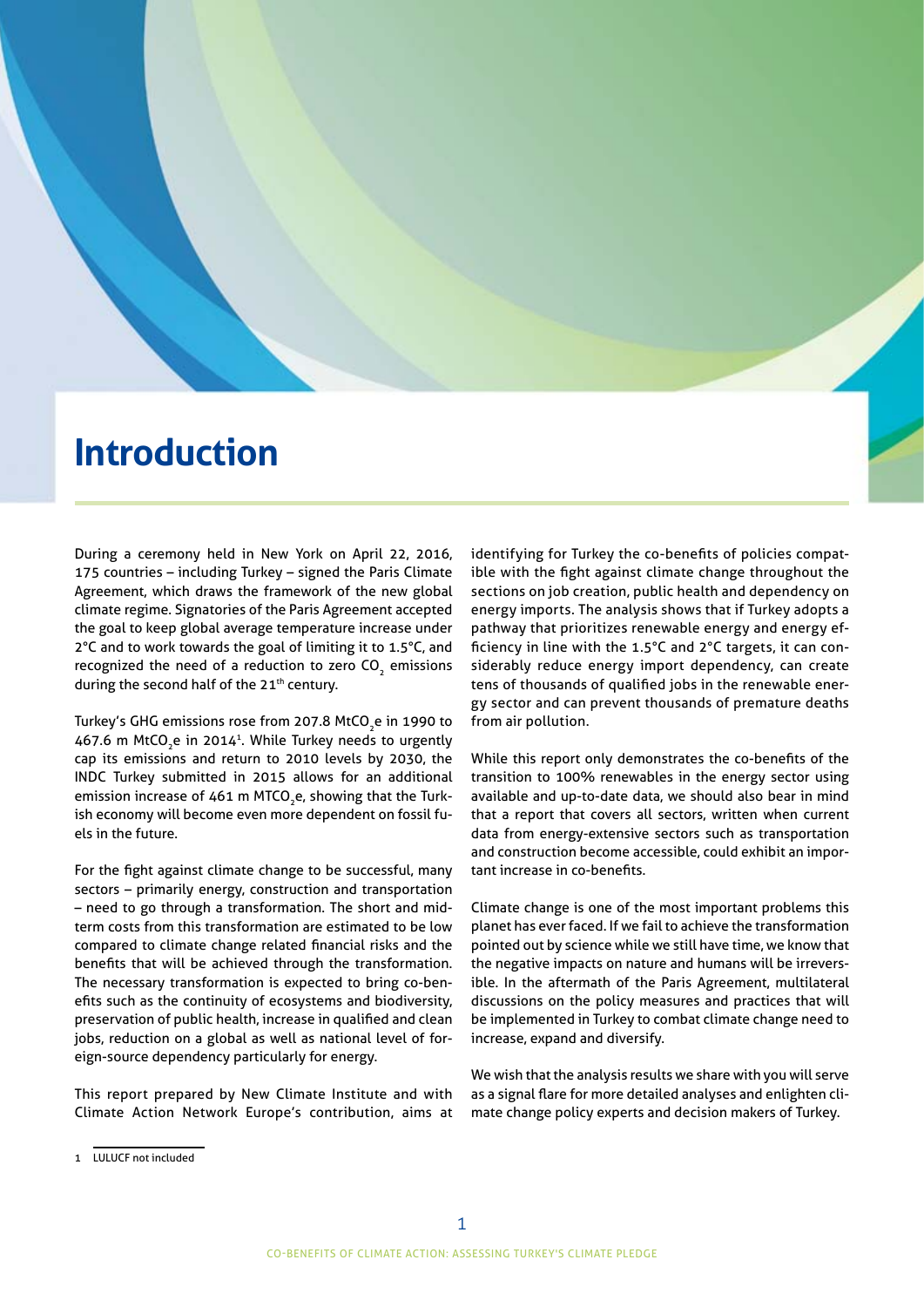# <span id="page-3-0"></span>**Assessing the achieved and missed benefits of Turkey's Intended Nationally Determined Contribution (INDC)**

In September 2015, Turkey submitted its Intended National Determined Contribution (INDC) which included a greenhouse gas reduction target of up to 21% below business as usual (BAU) by 2030 including land use, land use change and forestry (LULUCF) (Republic of Turkey 2015). Excluding LU-LUCF emissions, this target is equivalent to a near four-fold increase on 1990 levels, and is more than double 2012 levels. Under the official reference scenario, Turkey's emissions are expected to nearly triple to 1,175 MtCO<sub>2</sub>e in 2030 from 447 MtCO<sub>,</sub>e in 2012 (Turkish Statistical Institute 2015). Full implementation of Turkey's INDC target would then reduce national GHG emissions by up to 246 MtCO<sub>3</sub>e in 2030. In comparison to a current policies trajectory in 2030, according to our illustrative method, Turkey's INDC would:

- Reduce fossil fuel dependency by at least 13 Mtoe/a, generating annual cost savings from reduced fossil fuel imports of approximately USD 6 billion.
- Prevent in the order at least 7,000 premature deaths each year from air pollution.
- Create approximately 9,000 new jobs in the domestic renewable energy sector.

If Turkey strengthened its INDC to meet a trajectory towards 100% renewables by 2050 (and thus in line with keeping global warming below 2°C and possibly even 1.5°C), it could, according to our illustrative method, achieve the following benefits:

- Reduce fossil fuel dependency by at least 41 Mtoe per year additional to the INDC reductions, entailing annual cost savings of approximately USD 17 billion, in total USD 23 billion compared to the current policies scenario, equivalent to approximately 3% of Turkey's GDP in 2014.
- Prevent in the order of up to 27,000 premature deaths each year from air pollution additional to the INDC improvement, in total 34,000 deaths fewer than in the current policies scenario.
- Create approximately 55,000 jobs in the domestic renewable energy sector additional to the INDC scenario, in total 64,000 more jobs than in the current policies scenario.

A wide range of further co-benefits may be achieved through developing in line with a 2°C or 1.5°C trajectory, including but not limited to improved health of ecosystems, enhanced biodiversity, enhanced mobility and safety in transport, enhanced comfort and reduced operational costs in buildings. However, these benefits are not analysed for this report, which focuses on cost savings from reduced fossil fuel imports, premature deaths from ambient air pollution, and creation of jobs in the renewable energy industry.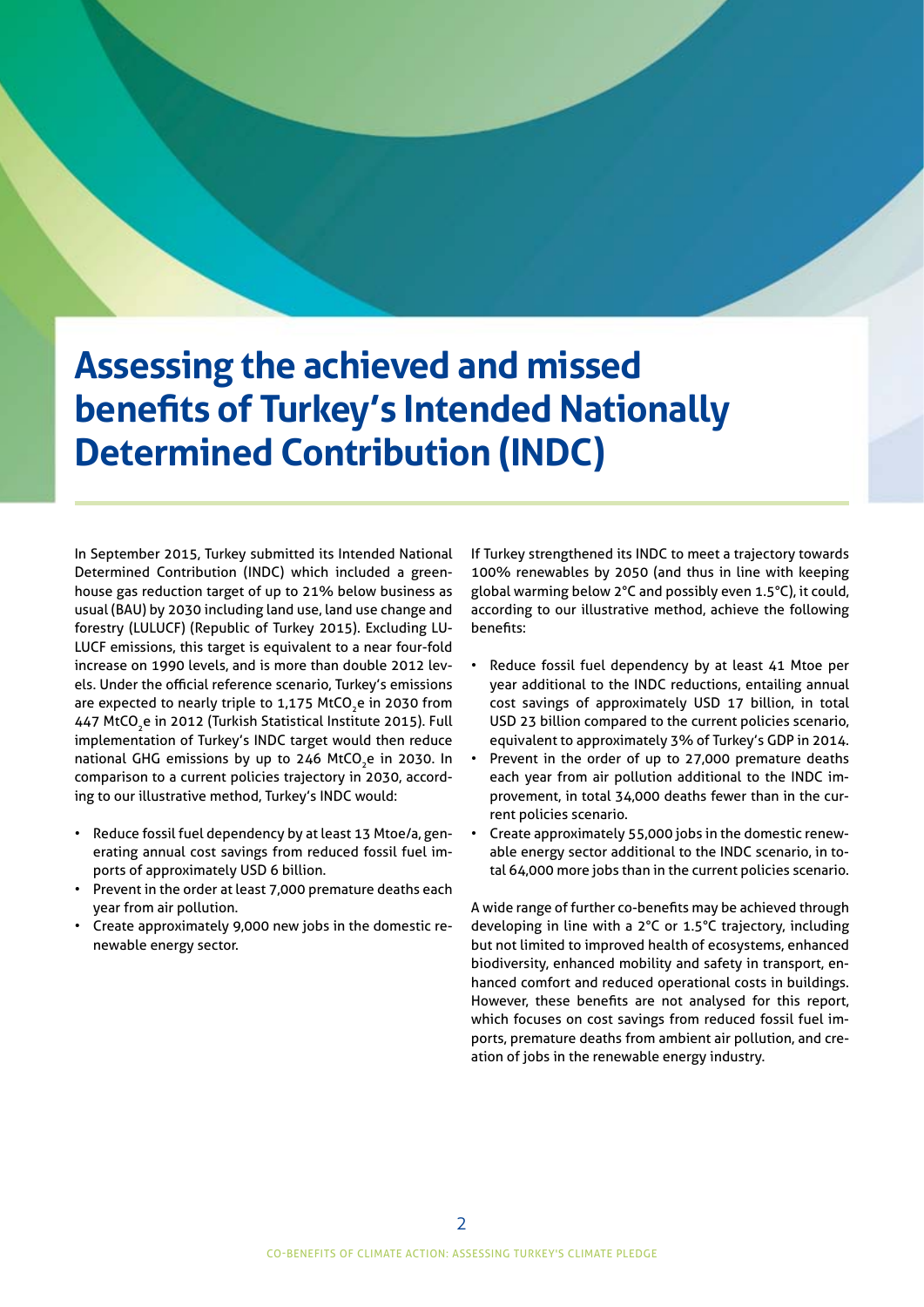## <span id="page-4-0"></span>**Cost savings from fossil fuel imports**

Turkey remains very reliant on fossil fuel combustion for energy supply. Energy demand has increased rapidly over the past two decades, particularly in response to a rapidly expanding commercial sector. Meanwhile, fossil fuels accounted for 90% of the country's total primary energy consumption in 2014 (Ministry of Energy and Natural Resources 2015). However, Turkey's own fossil fuel resources are limited, and imports of up to 83% of total primary energy needs are required to meet the country's energy demand (Euracoal 2013). The energy sector in Turkey was responsible for over 70% of the country's total 440 MtCO<sub>2</sub>e emissions in 2012 (Republic of Turkey 2015a). Decarbonisation of energy and improvements in energy efficiency can bring significant benefits through cost savings from reduced fossil fuel imports. Energy efficiency improvements can also increase the competitiveness of industries. These potential economic gains are significant, but are not analysed within this study. In this section, the cost savings from fossil fuel imports are presented including coal for the power sector, oil for transport, and natural gas across all sectors.

#### Coal in the power sector

Consumption of coal is experiencing an upwards trend in Turkey, having more than doubled between 1990 and 2012 (Algedik 2015). In 2014, 58% of coal consumption ensued in power plants, while coal accounted for 30% of electricity generation (Ministry of Energy and Natural Resources 2015). 44% of Turkey's coal consumption was met by domestic production in 2014, whilst the majority was imported from Russia, Colombia, the United States and South Africa.

By 2030, the total electricity generation of Turkey is expected to increase from 252 TWh to approximately 580 TWh, whilst the share of coal is projected to increase from 30% to 32% (WWF & BNEF 2014). Official government plans indicate that the increase in coal-fired generation will be largely met by major increases in lignite power generation, with official estimates indicating that the installed capacity for lignite fuelled plants will grow from 9.3 GW in 2014 to over 20 GW in 2030 (WWF & BNEF 2014). Observers report that such an expansion of lignite generation would constitute an environmental catastrophe for Turkey, as well as increase emissions significantly. Moreover, third party analysis indicates that these lignite ambitions are unlikely; WWF  $\theta$  BNEF (2014) project that hard coal will fuel the majority of the increase in coal powered generation under a current policies scenario, and this is approximately in line with projections up to 2025 from Garanti Bank (2015). The third party estimates are taken for the current policies scenario in this analysis. In either case, Turkey's reliance on imports for its coal power generation will increase considerably up to 2030, with significant negative implications for energy security.

#### Figure 1: **Reduced coal demand for power**



Figure 1 shows how policies and measures for electricity generation that are compatible with the reduction target in Turkey's INDC would reduce coal demand by around 7 Mtoe per year, compared to a current policies scenario; it is assumed that Turkey would chose to reduce reliance on imported hard coal before it reduces its own use of domestic lignite, so this reduction is estimated to entail a cost saving from reduced imports of approximately USD 1.2 billion per year. The reduction could also be met through reductions in lignite demand, which, although not generating direct cost savings from reduced imports, would entail significant benefits for the local environment and for ambient air pollution.

If Turkey strengthened its INDC to meet a 100% renewable trajectory, a further 23 Mtoe reduction per year could be achieved; this scenario presents the case that Turkey would embark on a cleaner trajectory and prioritise the phase out of lignite before hard coal. As such the additional direct cost savings for the reduced imports of hard coal under this scenario are USD 0.9 billion per year, but also with considerable other benefits for the complete phase out of lignite. This 100% renewable trajectory would make a total reduction of 29 Mtoe compared to current policies, and a total saving of approximately USD 2.1 billion.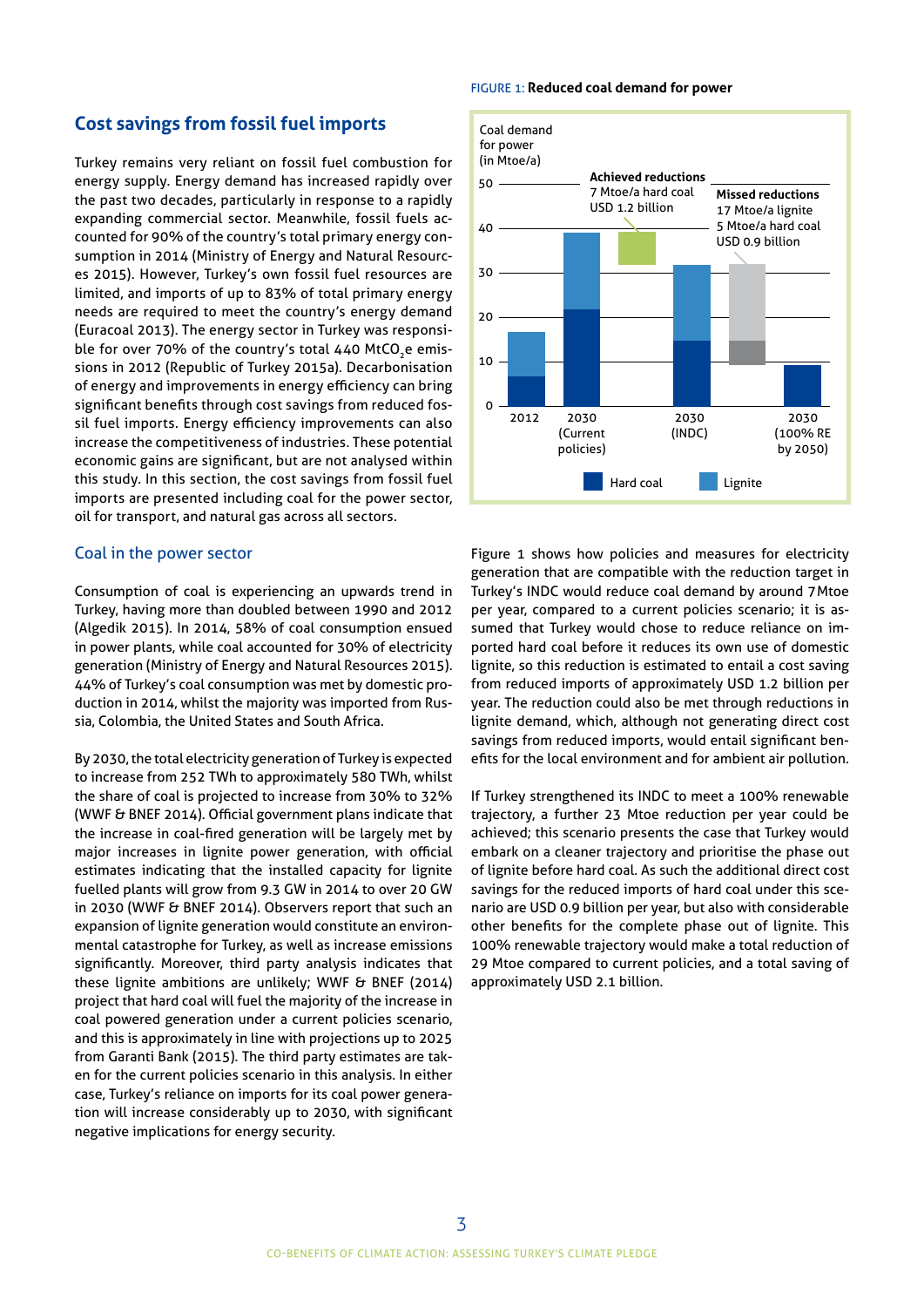

#### Figure 2: **Reduced oil demand for transport**

#### Figure 3: **Reduced natural gas demand**



#### Oil in the transport sector

The transport sector is the major source of oil consumption in Turkey; 98% of energy consumption in transport was from oil in 2014, and transport accounted for 74% of total national oil consumption in this year. Moreover, transport is the only sector in which oil consumption continued to grow significantly since 2000, with its consumption doubling between 2000 and 2014. Only 8% of oil demand in 2014 was produced domestically (Ministry of Energy and Natural Resources 2015).

Figure 2 shows that Turkey's INDC could reduce oil demand from transport by 3 Mtoe in 2030, generating cost savings of approximately USD 3 billion. An additional reduction of 10 Mtoe could be realised if Turkey strengthened its INDC to meet a 100% renewable trajectory, generating cost savings of approximately USD 10 billion, making a total reduction of 13 Mtoe in 2030 (USD 13 billion) compared to under a current policies scenario.

#### Natural gas

Turkey is highly dependent on natural gas imports; domestic production was at 502 million  $m<sup>3</sup>$  in 2014 while consumption was at 48.8 billion  $m^3$  per year. In 2014, natural gas was the major fuel for Turkey's electricity production, accounting for 48% of total generation; electricity generation accounted for about 52% of total natural gas consumption in 2014 (Ministry of Energy and Natural Resources 2015). The remaining consumption of natural gas is split up between the building sector (residential and commercial) and the industrial sector (EIA 2015).

Turkey's current strategy involves rapid expansion of coalfired generation and coal production to meet the needs of the growing economy and to reduce its dependency on imported natural gas. However, current policy projections still envisage a considerable increase in the total amount of natural gas demand between 2012 and 2030, as indicated in Figure 3. Natural gas is likely to remain a highly relevant energy source in Turkey for the foreseeable future; the regional supply of natural gas may grow and become more competitive due to recent discoveries of potentially large gas resources by nearby countries (Oil Change International 2015).

As Figure 3 shows, Turkey's INDC would reduce gas consumption by 3 Mtoe beyond the current policy scenario entailing cost savings of approximately USD 2 billion. A further reduction of approximately 9 Mtoe, saving a further USD 6 billion, could be possible if Turkey strengthened its INDC to meet a 100% renewable trajectory, making total cost savings of USD 8 billion per year in 2030, compared to under a current policies scenario.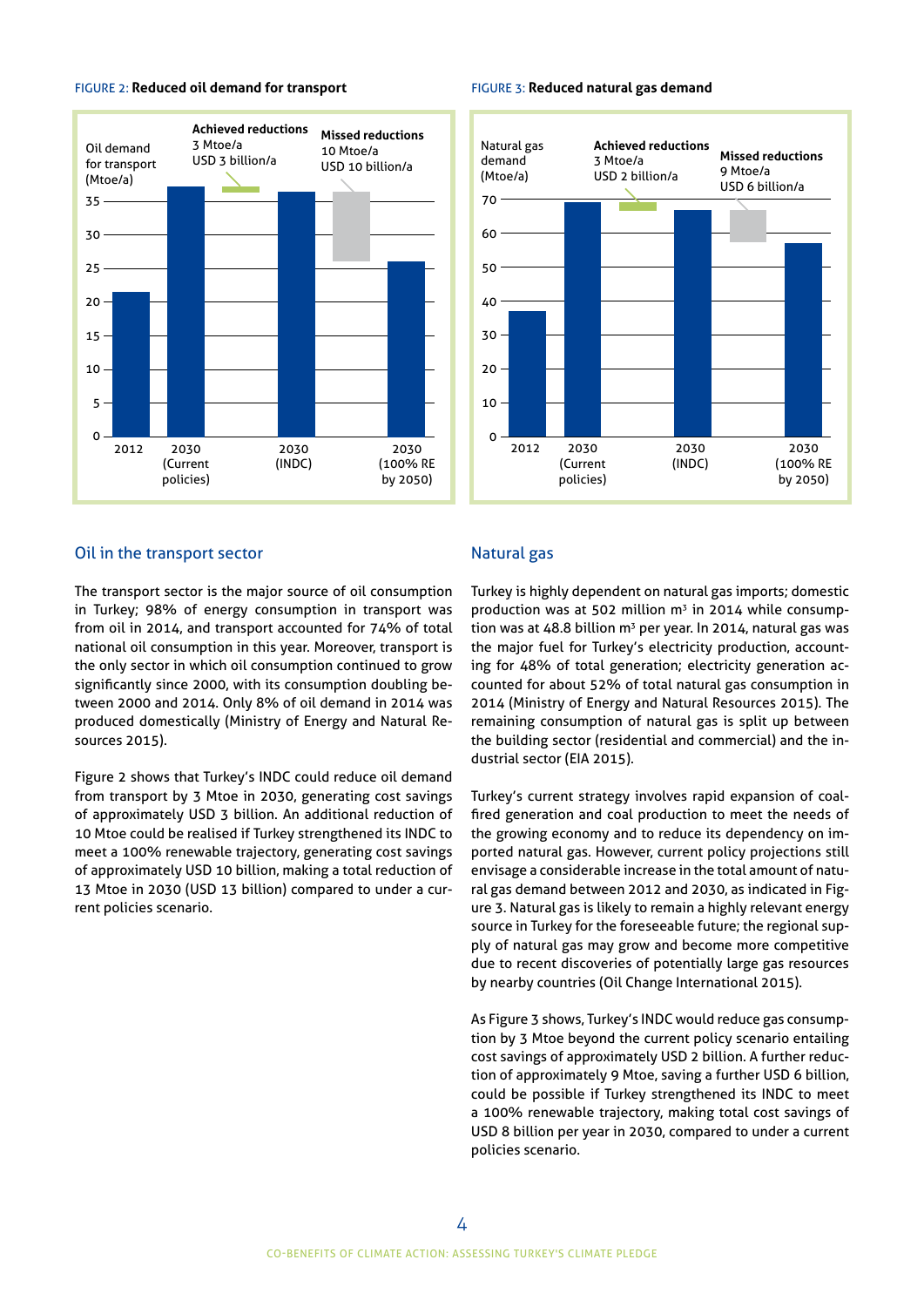

#### <span id="page-6-0"></span>Figure 4: **Reduced premature deaths from air pollution**

## **Premature deaths from outdoor air pollution**

In 2013, over 97% of Turkey's total population was exposed to PM2.5 levels exceeding WHO guidelines values, with a mean annual exposure of 17 m g/m2 (World Bank 2013). Air pollution is especially high in the larger cities, particularly in the three largest metropolitan areas of Istanbul, Ankara and Izmir, where 30% of Turkey's population reside (UNICEF 2013). Major air pollution sources include motor vehicles and coal fired power plants, as well a residential heating due to the poor quality of heating fuels and building insulation (IMM 2009). The Istanbul Air Quality Strategy of 2009 aims to reduce these emissions, while the National Air Quality Observation Network programme of the Ministry of Environment and Urbanization aims to make real time data on air quality available to the public.

Figure 4 shows that the number of premature adult deaths attributable to outdoor air pollution may triple between 2012 and 2030 under current policies, due to deteriorating ambient air quality. New policies and measures to implement the INDC may partially reverse this trend, preventing around 10,000 deaths per year by 2030, compared with the current policies scenario. Strengthening the INDC further to meet a 100% renewable trajectory could prevent an additional 25,000 premature deaths each year, or a total of 35,000 deaths in 2030 compared to a current policies scenario. This would see the level of annual deaths decrease below 2012 levels.

#### Figure 5: **Creation of green jobs for renewable energy**



## **Creation of green jobs in domestic renewable energy**

The 2015-2019 Strategic Plan aims to move towards a national renewable energy target of 30% total electricity generated from renewable sources by 2030 (Republic of Turkey 2015b). Observers have claimed that this is a particularly unambitious target, given that renewables already accounted for 31.5% of generated electricity in 2015 (TEİAŞ 2016), although the high reliance on hydro means that this figure was only 20% during the particularly dry year of 2014 (Ministry of Energy and Natural Resources 2015). A shift towards more domestic renewable energy in Turkey would create new jobs in operation and maintenance as well as in manufacturing and construction of the technologies.

According to our methodology, we estimate the creation of approximately 9,000 additional jobs in the renewable energy sector in 2030 under Turkey's INDC scenario, compared to the current policies scenario. The majority of this increase is accounted for by potentially large scale investments in hydro under the INDC scenario. Turkey's INDC indicates that the full technical potential of hydroelectric power should be installed by 2030: the economically exploitable potential is estimated to equate to a capacity of approximately 36 GW (WWF & BNEF 2014). Under the INDC scenario, with installed capacities in 2030 of 10 GW and 16 GW for solar and wind, respectively, our illustrative methodology estimates that there will be approximately 13,000 full time equivalent jobs for solar and 12,000 jobs for wind in 2030. By comparison, there were an estimated 6,000 full-time jobs for wind energy in 2012, whilst employment from solar was negligible. It is noted that there is inconsistency in national renewable energy targets since the projected installed capacities in the INDC are not in line with targets from the National Renewable Energy Action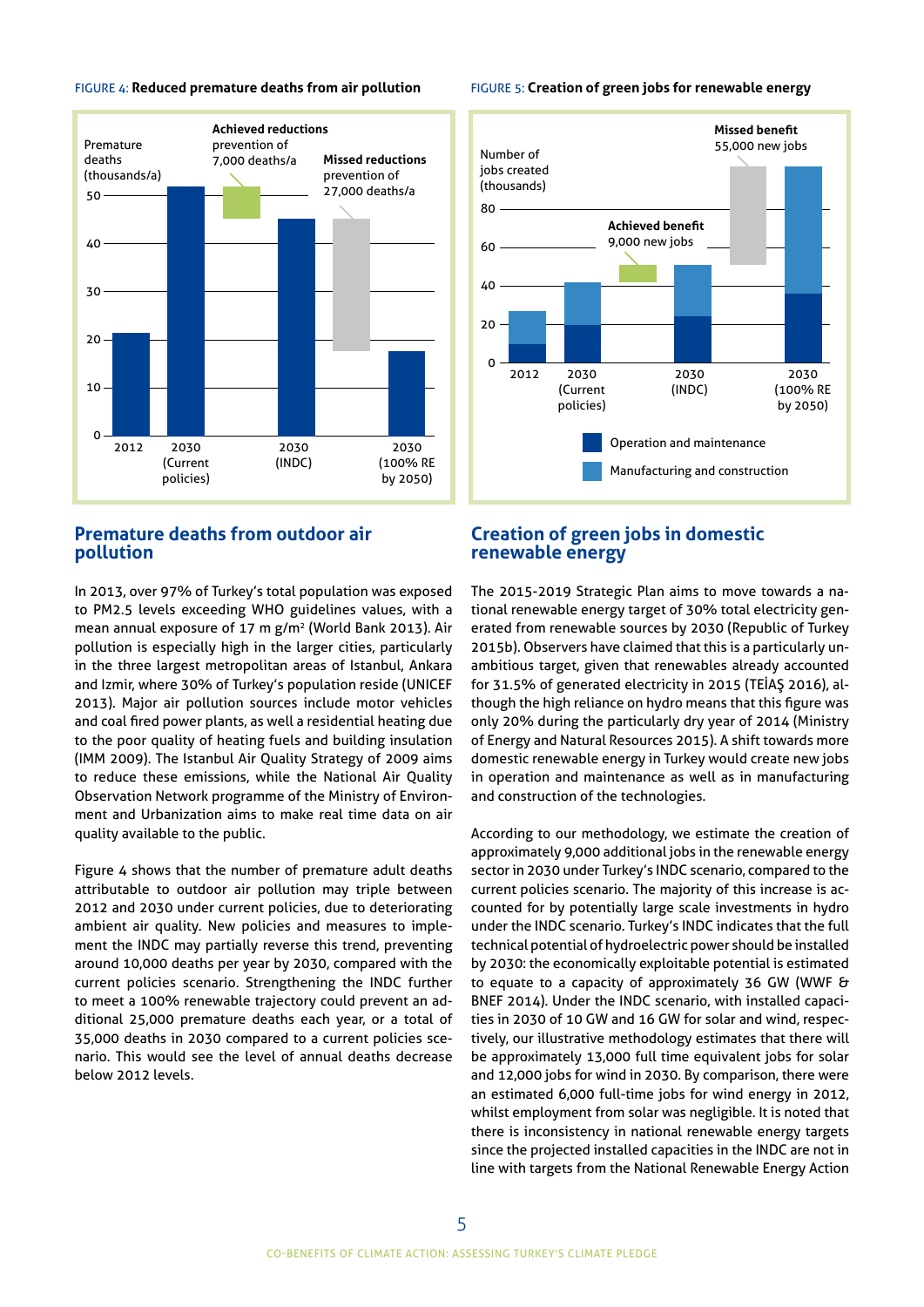<span id="page-7-0"></span>Plan which proposes capacities in 2023 of 20 GW wind, 5 GW solar, 1 GW geothermal, and another 1 GW biomass.

A further increase of approximately 55,000 jobs in 2030 may be realised should Turkey increase the ambition of the INDC to meet a 100% renewable trajectory. The 100% renewable by 2050 trajectory projects a total installed capacity in 2030 of 41 GW wind, 35 GW solar, 0.4 GW biomass and 1.1 GW geothermal. Under this scenario, employment in the wind and solar sectors could increase to approximately 33,000 jobs for wind and 45,000 jobs for solar in 2030. By comparison, there were an estimated 6,000 full-time jobs for wind energy in 2012, whilst employment from solar was negligible. Under the 100% renewable trajectory, employment in the wind and solar sectors could increase to approximately 21,000 jobs in each sub-sector in 2030. Again, these estimates in the 100% renewable scenario assume a large role for hydro-electricity. Should hydro-electricity capacity be capped at 34 GW (the forecast capacity in 2023 according to the obligatory targets of the 2023 Renewable

Energy Strategy), the contribution of wind and solar under the 100% renewable scenario would be greater, leading to approximately 38,000 jobs in the wind sector in 2030 and 37,000 jobs in the solar sector. Many stakeholders argue for a cap on large scale hydro due to the potentially vast negative implications that such projects can have for social upheaval, environmental degradation and resilience to climate change impacts.

### **Comparison with other countries**

Figure 6, Figure 7 and Figure 8 present the results of the analysis compared to other countries, including South Africa, China, Chile and India. In these charts, the results are presented on a per capita basis on order to compare the respective impacts of each potential benefit across the countries, relative to their population sizes. Per capita calculations are based upon the projected populations in each country in 2030, according to the World Bank Health Nutrition and Population Statistics (World Bank 2015).

#### Figure 6: **Turkey's potential cost savings for fossil fuel imports, compared to other countries (USD per capita)**



#### Figure 7: **Turkey's potential reduced premature deaths for air pollution, compared to other countries (prevented annual deaths per million people)**



Figure 8: **Turkey's potential job creation for renewables, compared to other countries (full-time equivalent jobs in addition to current policies scenario, per million people)**

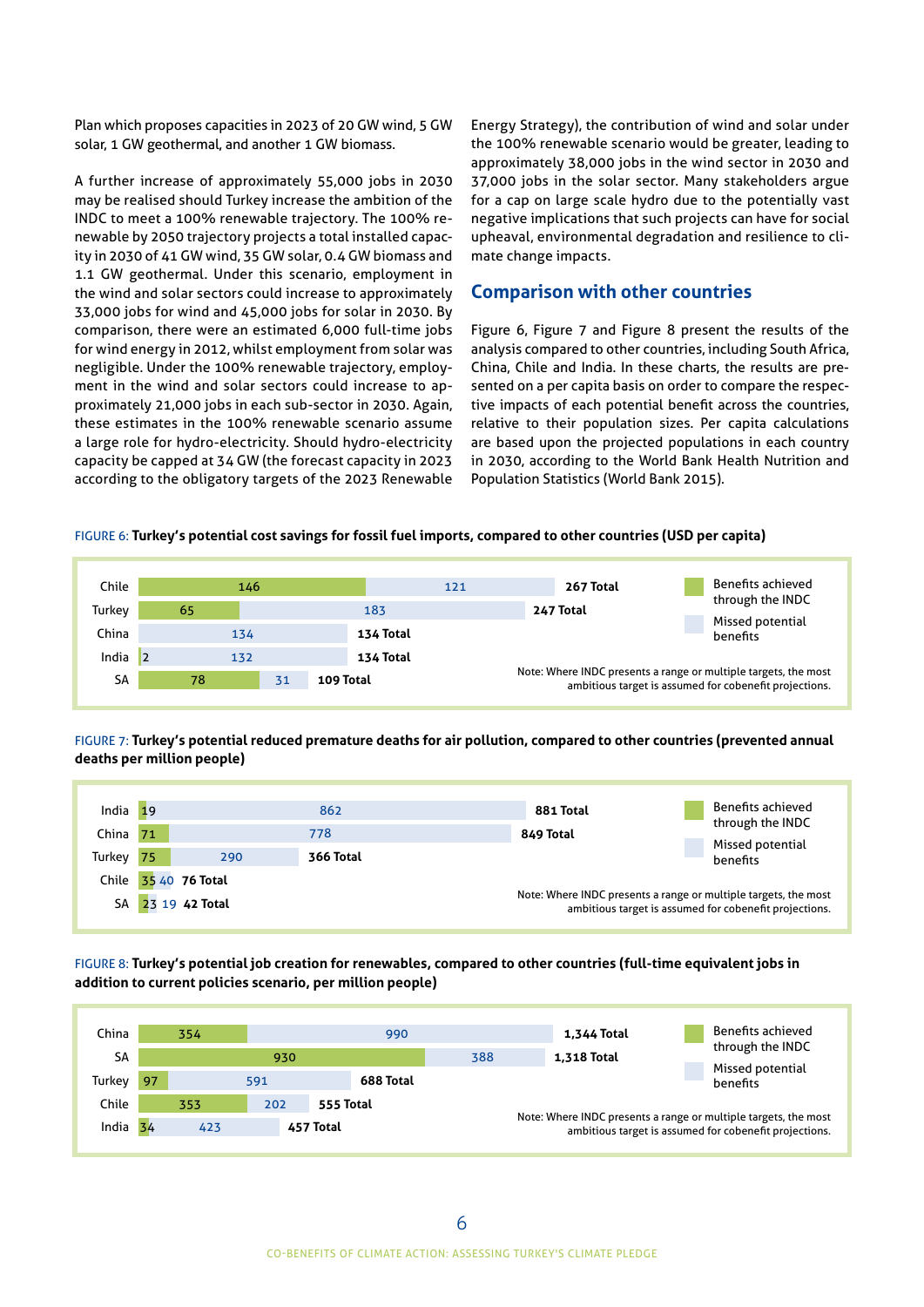# <span id="page-8-0"></span>**Conclusion**

According to its 2023 vision, Turkey, a member of G20 and OECD, aims to become one of the top ten economies in less than ten years. In the current global conjuncture, some major emerging economies have become more and more aware of the benefits of cutting GHG emissions. It is now clear that the costs of shifting to a low-carbon economy will be far less than the human and monetary costs of the severe impacts, the global climate crisis will bring.

Moreover, by shifting to a low-carbon, 100% renewable pathway, fastly emerging economies like Turkey will benefit from a strongly reduced dependency on fossil fuel imports, will save lives through reduced pollution and will create more sustainable, green and qualified jobs that could have a major positive impact on the country's developmental vision.

Turkey has a relatively high current account deficit<sup>3</sup>, and a big part of this occurs due to its dependence on energy imports. Given the costs and relatively low-skilled labor nature of the lignite and coal industry, investments in renewables would have the highest value-added results, both directly and indirectly. Increasing its investment in sustainable, renewable energy resources, would promote broad economic benefits that would include more technology-intensive, high-skilled, qualified and better-paying jobs which would help the country develop a skilled job market<sup>4</sup>. The report clearly shows that if Turkey had an ambitious INDC, setting the country on a trajectory towards a 100% renewable electricity market by 2050, the country would **reduce its fossil fuel dependency by at least 54 Mtoe per year entailing annual cost savings of about USD 23 billion** compared to the current policies scenario, equivalent to approximately 3% of Turkey's GDP in

[http://www.tepav.org.tr/upload/files/1426001674-9.An\\_Investment\\_](http://www.tepav.org.tr/upload/files/1426001674-9.An_Investment_Policy_Framework_for_Turkey_in_the_Twenty_First_Century.pdf) [Policy\\_Framework\\_for\\_Turkey\\_in\\_the\\_Twenty\\_First\\_Century.pdf](http://www.tepav.org.tr/upload/files/1426001674-9.An_Investment_Policy_Framework_for_Turkey_in_the_Twenty_First_Century.pdf)

[http://ieefa.org/wp-content/uploads/2016/09/Turkey-Crossroads-Invest](http://ieefa.org/wp-content/uploads/2016/09/Turkey-Crossroads-Invest-in-the-Old-Energy-Economy-or-the-New_June-2016-v2.pdf)[in-the-Old-Energy-Economy-or-the-New\\_June-2016-v2.pdf](http://ieefa.org/wp-content/uploads/2016/09/Turkey-Crossroads-Invest-in-the-Old-Energy-Economy-or-the-New_June-2016-v2.pdf)

2014. In addition to this significant drop in dependence on fossil fuel imports, around **64,000 new jobs** would be created in the domestic renewable energy market.

Under current policies, the number of premature adult deaths attributable to outdoor air pollution in Turkey may triple between 2012 and 2030, due to the deterioration of the ambient air quality. Emissions from fossil fuel based energy production in Turkey contribute significantly to diseases from air pollution. Recent research shows that air pollution in Turkey leads to 2,876 premature deaths, 3,823 new cases of chronic bronchitis with adults, and 4,311 hospital admissions per year<sup>5</sup>. This report demonstrates that strengthening the INDC further to meet a 100% renewable trajectory could **prevent a total of 35,000 deaths in 2030** compared to the current policies scenario. This would see the level of annual deaths decrease below 2012 levels.

Globally, investment in solar, wind and energy-efficient technologies is rising and this energy transformation is happening fastest in emerging economies. **China and India are at the limits of their coal-fired generation because of the unacceptable levels of air pollution it creates, while the growth of renewables in China, India and in several other emerging economies is exceeding government expectations.** In the this report, the achieved and missed benefits of certain emerging economies such as China, India, Chile, South Africa and Turkey in terms of their submitted INDCs are compared. It can be clearly seen in the figures that if Turkey would achieve the potential benefits that it is now missing based on its current weak INDC, the country can have a significant leap to reach its development objectives.

<sup>5</sup> [http://env-health.org/IMG/pdf/19052015\\_hr\\_coal\\_report\\_turkey\\_final.](http://env-health.org/IMG/pdf/19052015_hr_coal_report_turkey_final.pdf) [pdf](http://env-health.org/IMG/pdf/19052015_hr_coal_report_turkey_final.pdf)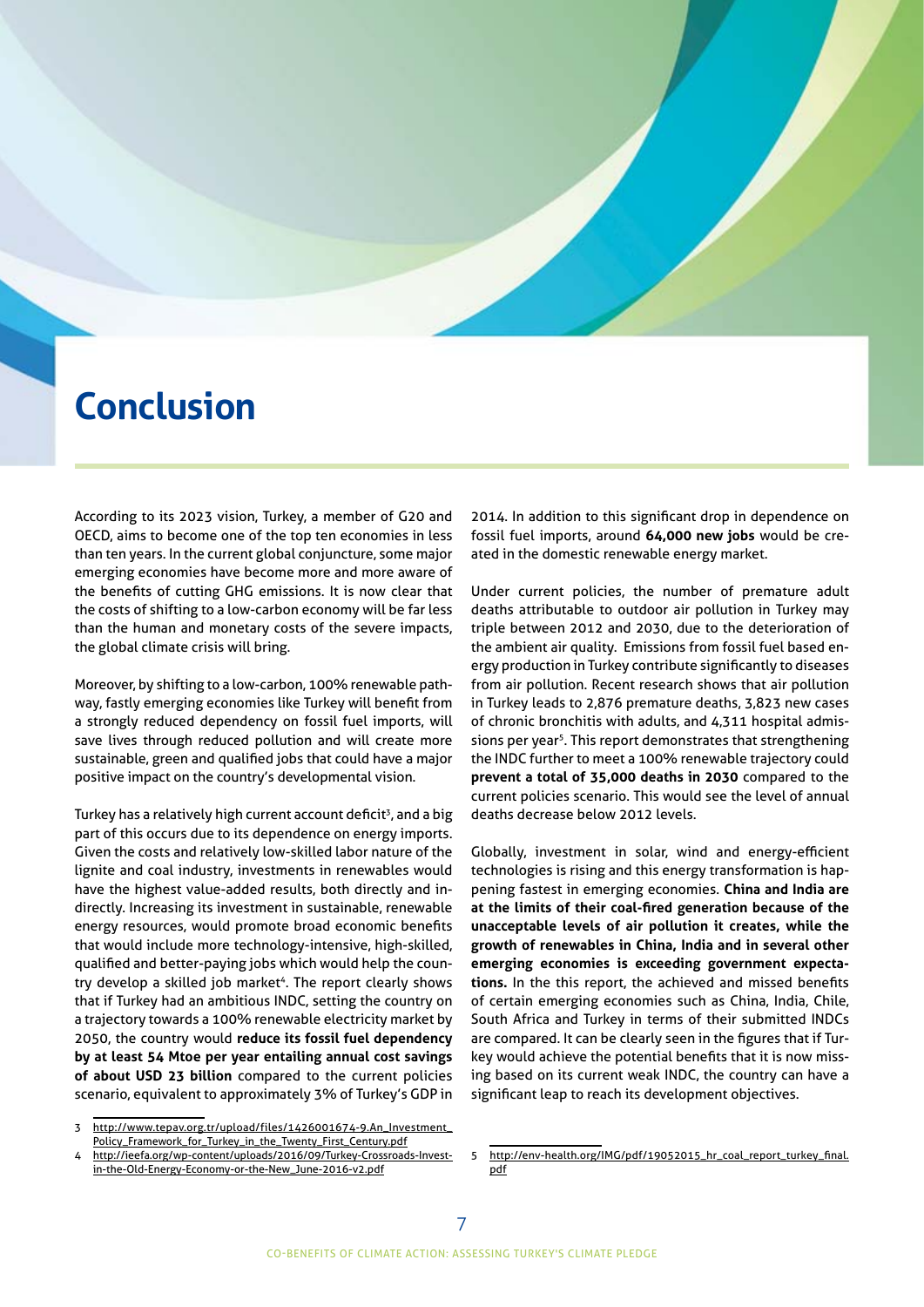# <span id="page-9-0"></span>**Supplementary information**

*See Annex II for methodology and cross country assumptions.*

*Mtoe:* Million tonnes of oil equivalent. 1 Mtoe = ca 1.11 billion m<sup>3</sup> natural gas, 1,428 million tonnes coal equivalent.

# **Assumptions for Turkey**

*Relationship to World Energy Outlook regions:* In some cases, trends are estimated based upon the current policy and 450 scenarios of regions from the World Energy Outlook. Where such relationships are used, further information is given in the assumptions listed below. Turkey belongs to the G20 and the OECD Europe groups. However, due to the wide variety of countries in these groups, the average trends for these groups are not considered a probable reflection of likely trends for Turkey. In terms of the current policy outlook for the increase in emissions and total primary energy supply, the WEO Middle East region appears to be the best reflection of the Turkish situation<sup>2</sup>, and is normally used where relationships to WEO trends are necessary.

*Coal demand:* Historical coal consumption data is taken from the Turkish Ministry of Energy and Natural Resources (MENR 2014). The current policies scenario for 2030 is based on BAU trends from the analysis of WWF & BNEF (2014). The results of this extrapolation are in line with other third party projections, such as the Global Subsidies Initiative (GSI 2015). Coal demand under the 100% renewable scenario is estimated based upon a relationship between the emission projections of the Renewables Development Pathway of WWF & BNEF (2014) and the emissions projections of the 100% renewable by 2050 scenario.

*Oil demand:* 2030 values are calculated based on a relationship to the trends of the World Energy Outlook for the Middle East region (IEA 2015).

*Natural gas demand:* Current policy projections for demand up to 2030 are based on the projections of Melikoglu (2013), which are in line with the forecasts of the Turkish Petroleum Pipeline Corporation (2014). 2030 values for the 100% renewable scenario are calculated based on a relationship to the trends of the World Energy Outlook 450 scenario for the Middle East region (IEA 2015). Like most WEO regions, this scenario envisages only a moderate decrease in natural gas demand compared to current scenarios, due to the likely role of natural gas as a transition fuel in a decarbonising economy.

*INDC scenario:* This scenario is based on a 21% reduction below BAU levels in 2030, according to the BAU reference indicated in the INDC. The INDC BAU is slightly higher than the emissions assumed under the current policy scenario in this analysis, which are taken from the current policies scenario of the Climate Action Tracker. The 21% reduction is the maximum end of the INDC range (up to 21% reduction), as communicated in Turkey's Intended Nationally Determined Contribution (Republic of Turkey 2015a)

*Background Particulate Matter 2.5:* The background (naturally occurring) concentration of PM2.5 for Turkey is assumed to be 0.93 ug/m<sup>3</sup> as indicated for the Middle Eastern region in Anenberg et al. (2010).

*Determination of energy related emissions in 2030:* The energy related emissions trend for the current policies and INDC scenario follows the rate of increase between 2010 and 2030 of total emissions, according to the data from the INDC. The 100% renewable scenario is based on a linear decrease in emissions intensity of energy, along with assumed energy efficiency gains similar to those in the World Energy Outlook 450 scenario for some other countries in the region, and in line with other third party projections (Ministry of Energy and Natural Resources 2014).

*Projections for future energy demand and electricity generation:* Based on information from the INDC, the Climate Action Tracker, and an extrapolation of analysed trends up to 2030 (WWF & BNEF 2014).

*Generation of jobs:* Estimation of job generation from renewable energies under current policies and the INDC scenario is based on installed capacities of each renewable technology, taken from the INDC document and from WWF & BNEF (2014) for current policies.

*Maximum hydro technical potential:* Hydro is assumed to have a maximum economic potential of 36 GW (WWF & BNEF 2014).

*Share of renewable technologies under 100% renewable scenario:* The share of individual renewable technologies in 2030 is based on the assumption that a 100% renewable power sector in 2050 would include the maximum economically feasible potential for hydro, whilst the remaining generation capacity requirements would be split according to the 2030 non-hydro renewable split in the Renewables Development Pathway of WWF & BNEF (2014).

*Oil import prices in 2030:* From projections of the IEA World Energy Outlook 2015 (IEA 2015).

<sup>2</sup> For extrapolations based on regional data from the World Energy Outlook, the Middle East region was selected over the Eastern Europe/Eurasia region. This selection was made since the projections for the development of energy use and energy related emissions for the Middle East region tend to match the general situation for Turkey better than projections of the Eastern Europe/Eurasia region do.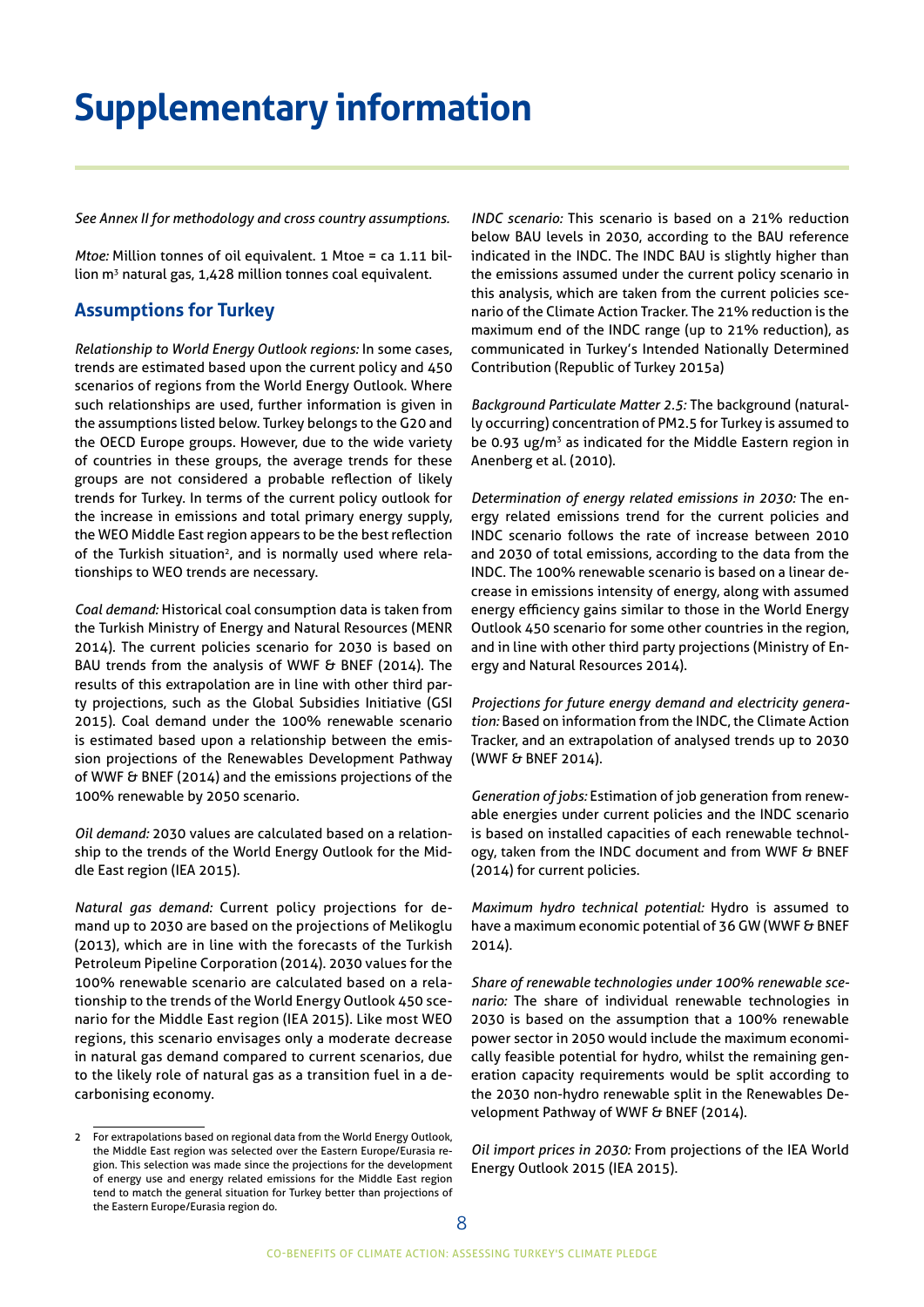# <span id="page-10-0"></span>**References and data sources**

*See NewClimate (2015) for cross country references and data sources.*

# **References and data sources for Turkey**

- Algedik, Ö., 2015. *Financing Coal- High Carbon Arithmetic of Turkey*, Ankara. Available at: [http://www.onderalgedik.com/](http://www.onderalgedik.com/wp-content/uploads/2015/07/Financing-Coal-final.pdf) [wp-content/uploads/2015/07/Financing-Coal-final.pdf.](http://www.onderalgedik.com/wp-content/uploads/2015/07/Financing-Coal-final.pdf)
- Anenberg, S.C. et al., 2010. An Estimate of the Global Burden of Anthropogenic Ozone and Fine Particulate Matter on Premature Human Mortality Using Atmospheric Modeling. *Environmental Health Perspectives*, 118(9), pp.1189–1195. Available at: <http://ehp.niehs.nih.gov/0901220>.
- CAT, 2015. Turkey: Climate Action Tracker. Available at: <http://climateactiontracker.org/countries/turkey.html> [Accessed February 24, 2016].
- Day, T., Höhne, N. & Gonzales, S., 2015. *Assessing the missed benefits of countries' national contributions*, NewClimate Institute, Köln. Available at: [http://newclimate.org/2015/03/27/indc-cobenefits/.](http://newclimate.org/2015/03/27/indc-cobenefits/)
- Dincer, I., Midilli, A. & Kucuk, H., 2014. *Progress in Exergy, Energy, and the Environment*, London: Springer.
- EIA, 2015. Turkey. p.10. Available at: [https://www.eia.gov/beta/international/analysis\\_includes/countries\\_long/Turkey/](https://www.eia.gov/beta/international/analysis_includes/countries_long/Turkey/turkey.pdf) [turkey.pdf](https://www.eia.gov/beta/international/analysis_includes/countries_long/Turkey/turkey.pdf) [Accessed February 24, 2016].
- Euracoal, 2013. Turkey Country Profile. Available at:<http://euracoal.eu/info/country-profiles/turkey/>[Accessed February 24, 2016].
- GSI, 2015. *Subsidies to Coal and Renewable Energy in Turkey*, Geneva. Available at: [http://www.iisd.org/gsi/sites/default/](http://www.iisd.org/gsi/sites/default/files/ffsandrens_turkey_coal_eng.pdf) [files/ffsandrens\\_turkey\\_coal\\_eng.pdf.](http://www.iisd.org/gsi/sites/default/files/ffsandrens_turkey_coal_eng.pdf)
- IEA, 2013. *Oil & gas security: Emergency response of IEA countries*, Available at: [https://www.iea.org/publications/freepub](https://www.iea.org/publications/freepublications/publication/energy-supply-security-the-emergency-response-of-iea-countries-2014.html)[lications/publication/energy-supply-security-the-emergency-response-of-iea-countries-2014.html.](https://www.iea.org/publications/freepublications/publication/energy-supply-security-the-emergency-response-of-iea-countries-2014.html)
- IEA, 2015. *World Energy Outlook 2015*, Paris, France: International Energy Agency.
- IMM, 2009. *Istanbul Air Quality Strategy*, Istanbul. Available at: [http://www.ibb.gov.tr/sites/airqualistanbul/Documents/](http://www.ibb.gov.tr/sites/airqualistanbul/Documents/pdf/actionplan.pdf) [pdf/actionplan.pdf](http://www.ibb.gov.tr/sites/airqualistanbul/Documents/pdf/actionplan.pdf).
- Melikoglu, M., 2013. Vision 2023: Forecasting Turkey's natural gas demand between 2013 and 2030. *Renewable and Sustainable Energy Reviews*, 22, pp.393–400. Available at:<http://linkinghub.elsevier.com/retrieve/pii/S1364032113000798>.
- MENR, 2014. *Energy balance tables*, Available at: [http://www.unece.org/fileadmin/DAM/energy/se/pp/clep/ge11\\_ws\\_](http://www.unece.org/fileadmin/DAM/energy/se/pp/clep/ge11_ws_oct.2015/8_M.Ersoy_TURKEY.pdf) [oct.2015/8\\_M.Ersoy\\_TURKEY.pdf.](http://www.unece.org/fileadmin/DAM/energy/se/pp/clep/ge11_ws_oct.2015/8_M.Ersoy_TURKEY.pdf)
- Ministry of Energy and Natural Resources, 2014. *National renewable energy action plan for Turkey*, Available at: [http://](http://www.ebrd.com/documents%2Fcomms-and-bis/turkey-national-renewable-energy-action-plan.pdf) [www.ebrd.com/documents%2Fcomms-and-bis/turkey-national-renewable-energy-action-plan.pdf.](http://www.ebrd.com/documents%2Fcomms-and-bis/turkey-national-renewable-energy-action-plan.pdf)
- Ministry of Energy and Natural Resources, 2015. Energy Balance Table 2014. Available at: [http://www.eigm.gov.tr/en-US/](http://www.eigm.gov.tr/en-US/Balance-Sheets) [Balance-Sheets](http://www.eigm.gov.tr/en-US/Balance-Sheets).
- OIES, 2014. *Natural Gas in the Turkish Domestic Energy Market: Policies and Challenges*, Oxford. Available at: [https://www.](https://www.oxfordenergy.org/wpcms/wp-content/uploads/2014/02/NG-82.pdf) [oxfordenergy.org/wpcms/wp-content/uploads/2014/02/NG-82.pdf](https://www.oxfordenergy.org/wpcms/wp-content/uploads/2014/02/NG-82.pdf).
- Oil Change International, 2015. *The Cost of Subsidizing Fossil Fuel Production in Tukey*, 16. Available at: [http://priceofoil.](http://priceofoil.org/content/uploads/2015/09/OCI-350-Turkey-Fossil-Fuel-Subsidies-English-09-2015.pdf) [org/content/uploads/2015/09/OCI-350-Turkey-Fossil-Fuel-Subsidies-English-09-2015.pdf.](http://priceofoil.org/content/uploads/2015/09/OCI-350-Turkey-Fossil-Fuel-Subsidies-English-09-2015.pdf)
- Republic of Turkey, 2015a. *Republic of Turkey's Intended Nationally Determined Contributions*, Available at: [http://www4.](http://www4.unfccc.int/submissions/INDC/Published Documents/Turkey/1/The_INDC_of_TURKEY_v.15.19.30.pdf) [unfccc.int/submissions/INDC/Published Documents/Turkey/1/The\\_INDC\\_of\\_TURKEY\\_v.15.19.30.pdf.](http://www4.unfccc.int/submissions/INDC/Published Documents/Turkey/1/The_INDC_of_TURKEY_v.15.19.30.pdf)
- Republic of Turkey, 2015b. *Strategic Plan 2015-2019*, Available at: [http://www.enerji.gov.tr/File/?path=ROOT%2F1%2F](http://www.enerji.gov.tr/File/?path=ROOT%2F1%2FDocuments%2FStrategic+Plan%2FStrategicPlan2015-2019.pdf) [Documents%2FStrategic+Plan%2FStrategicPlan2015-2019.pdf.](http://www.enerji.gov.tr/File/?path=ROOT%2F1%2FDocuments%2FStrategic+Plan%2FStrategicPlan2015-2019.pdf)
- UNICEF, 2013. *Turkey Statistics*. Available at: [http://www.unicef.org/infobycountry/Turkey\\_statistics.html](http://www.unicef.org/infobycountry/Turkey_statistics.html) [Accessed February 24, 2016].
- WEC, 2013. *World Energy Resources: Hydro*, Available at: [https://www.worldenergy.org/wp-content/uploads/2013/10/](https://www.worldenergy.org/wp-content/uploads/2013/10/WER_2013_5_Hydro.pdf) [WER\\_2013\\_5\\_Hydro.pdf](https://www.worldenergy.org/wp-content/uploads/2013/10/WER_2013_5_Hydro.pdf).
- World Bank, 2013. *World development indicators 2013*, Washington, D.C.: World Bank. Available at: [http://www.worldcat.](http://www.worldcat.org/oclc/843979223) [org/oclc/843979223](http://www.worldcat.org/oclc/843979223).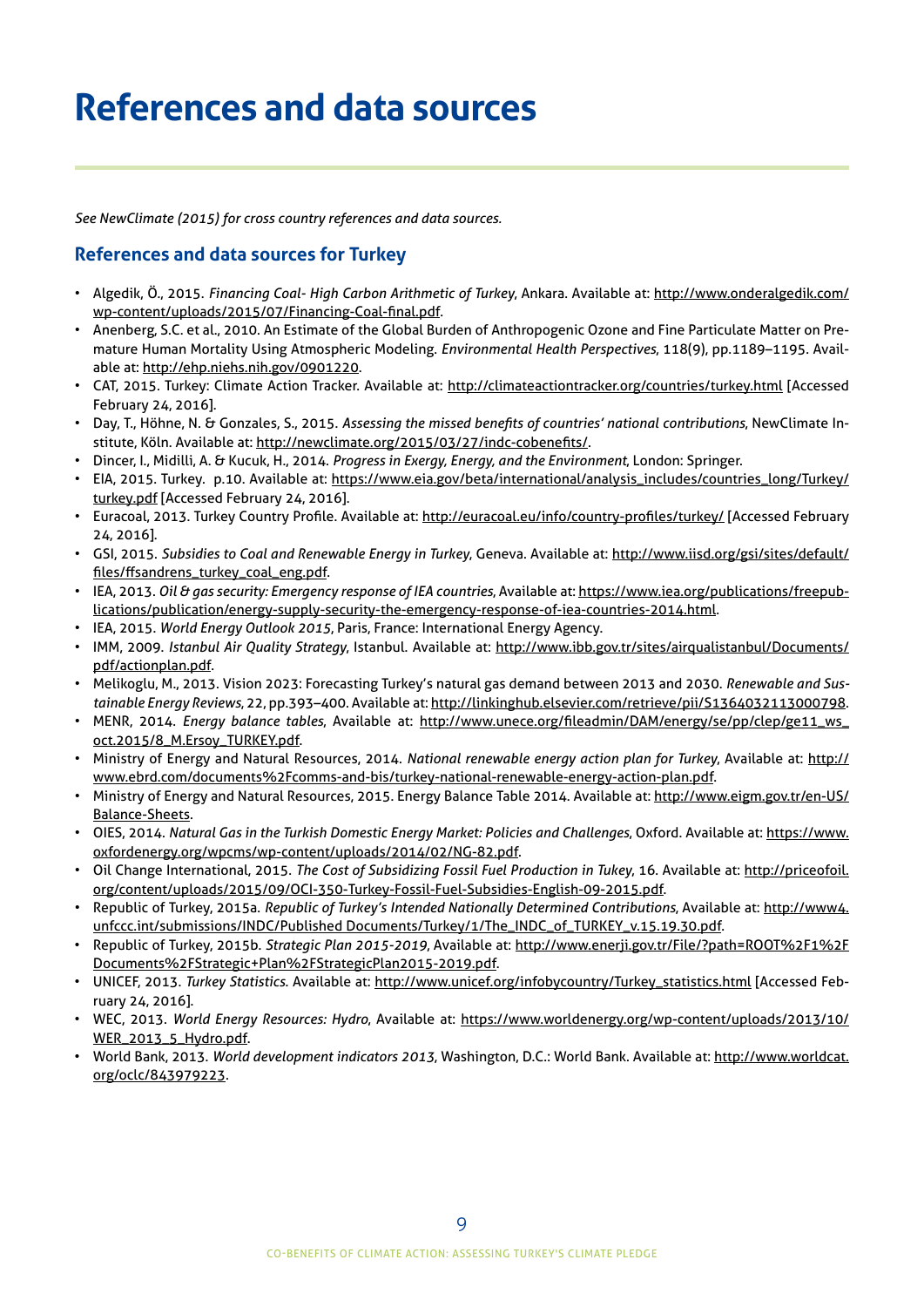# <span id="page-11-0"></span>Annex I: **Scenarios**

# **Current policies scenario**

The current policies scenario simulates the conditions expected in the country should it continue with its current policies, programmes and measures. This scenario is taken from a combined analysis of sources including national data from the INDC, data from the Climate Action Tracker, and WWF & BNEF (2014).

# **INDC pathway**

The INDC pathways are taken from national data from the INDC, data from the Climate Action Tracker, and interpolations from other scenarios.

# **100% renewable / 2°C compatible pathway**

The 100% renewable pathway defines a trajectory which a country should take if it is to be consistent with the internationally agreed goal to limit global temperature increase to less than 2°C. For the purpose of this study, the scenario is defined upon the following simplified general principles:

- The country reaches 100% renewable energy by the year 2050.
- For energy demand we use the projected trends from WWF & BNEF (2014).
- A linear pathway is followed from the country's current renewable energy shares to 100% in 2050.
- It is assumed that the split between different fossil fuels used for fossil fuel combustion remains constant throughout the phase-out period between now and 2050.

The resulting pathway of energy-related emissions is consistent with scenarios of all greenhouse gas emissions that limit global average temperature increase to 2°C with a very high likelihood and that limit global average temperature increase to 1.5°C with 50% likelihood.

These principles are highly simplified because they neglect the possibilities to achieve a 2°C compatible scenario through other means. For example, countries might continue to increase their emissions in the short term and then reduce them at a faster rate in the future, intermediate shifts to different fuel types (such as a shift from coal to natural gas) might occur before the full phase-out of emissions, or it may become feasible for countries to achieve a 2°C compatible scenario through the use of carbon capture and storage alongside continued fossil fuel combustion. In reality the definition of a 2°C compatible scenario is highly complex; there is no single way to develop on a 2°C compatible trajectory, and the approaches that are most attractive are entirely dependent on the economic and political climate of each individual country. For the sake of clarity and comparability the simplified principles described above will be used for all countries.

The precise calculation of the 100% renewable scenario varies between each co-benefit indicator and is discussed in more detail in the specific methodology section for each respective indicator.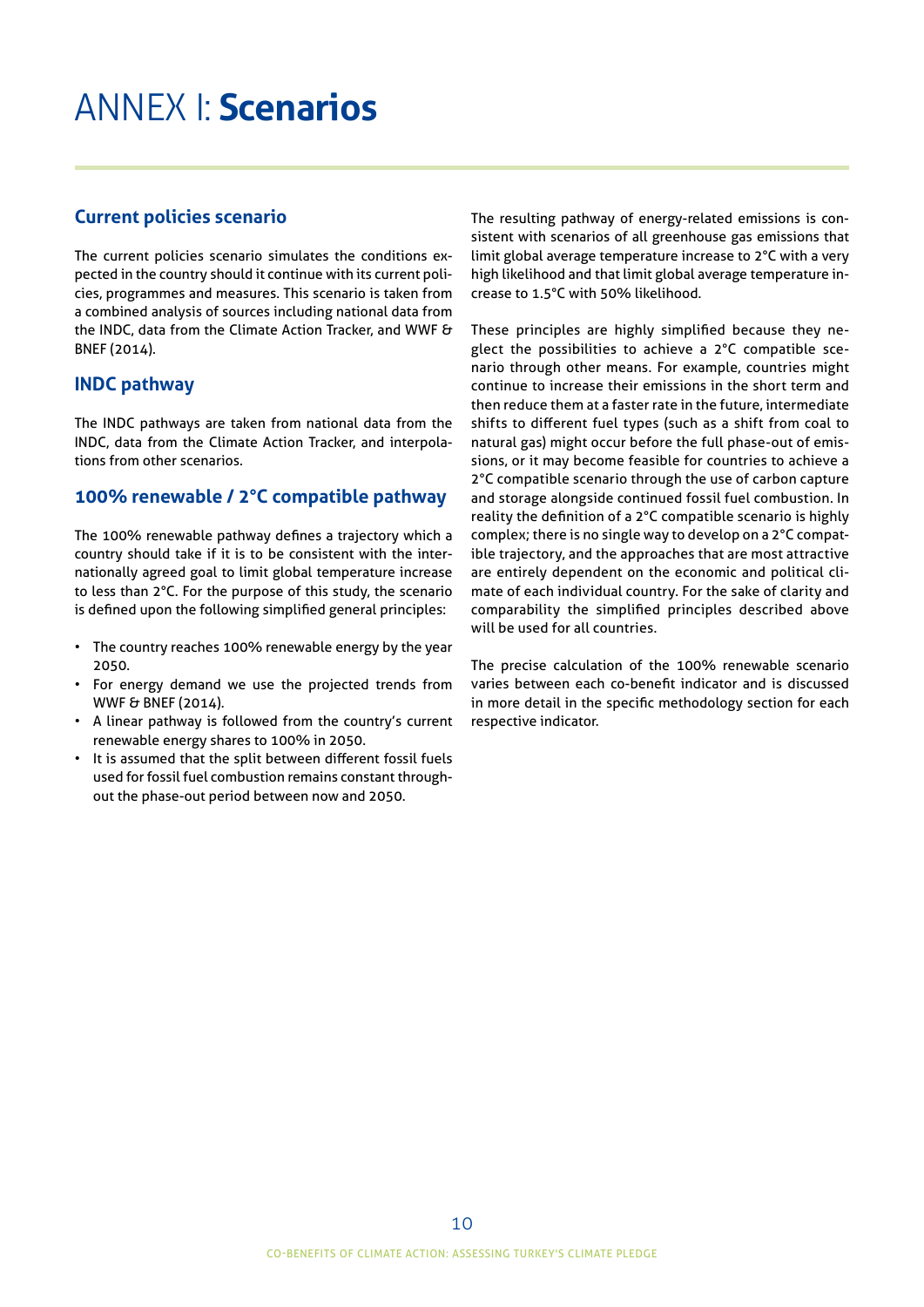# <span id="page-12-0"></span>Annex II: **Indicator calculation methodologies**

# **Reduced fossil fuel imports**

#### Defining the indicator and scope

This measurement assesses the cost savings associated with the reduced imports of fossil fuels, due to the reduced demand for these fuels in sectors due to reductions in energy demand and shifts to alternative sources of energy.

For this co-benefit, we consider reduced coal imports for power generation, reduced oil imports for transport, and reduced natural gas demand in all sectors. The selection of these sectors and fuels generally covers the major sources of fossil fuel powered energy consumption, as well as the major sources of potential co-benefit; coal and oil satisfied an estimated 74% of global energy demand in 2013, whilst power accounted for 62% of coal demand and transport for 55% of oil demand. The demand for natural gas worldwide nearly doubled between 1990 and 2012, and is forecast by some scenarios to be the world's greatest source of energy in 2040 (IEA 2014).

### Calculation methodology

#### *Output indicators*

Table 1 presents the output indicators that will be produced from this methodology. The indicators shaded in light blue are the major output indicators whilst the unshaded rows are the sub-level indicators.

#### *Method of calculation*

The production of the output indicators will be based upon a calculation of the differences in energy demand (per sector and fuel type) between the three scenarios: current policies, INDC and 100% renewable. Table 2 presents the required data inputs for the calculation of the co-benefit in year x.

#### Table 1: **Output indicators for reduced fossil fuel imports**

| <b>Indicator</b>                                                                                            | <b>Scope</b>               | Unit         |
|-------------------------------------------------------------------------------------------------------------|----------------------------|--------------|
| Cost savings from reduced fossil fuel imports achieved                                                      | Combined sectors and fuels | USD per year |
| Potential cost savings from reduced fossil fuel imports missed                                              | Combined sectors and fuels | USD per year |
| Reduction of oil/coal/gas imports in the transport/power sector achieved                                    | Per sector and fuel type   | Mtoe         |
| Potential reduction of oil/coal/gas imports in the transport/power sector missed   Per sector and fuel type |                            | Mtoe         |

#### Table 2: **Data inputs for the calculation of reduced fossil fuel imports**

| <b>Indicator</b>                                                                    | <b>Unit</b> | <b>Source</b>                                                                                                                               |
|-------------------------------------------------------------------------------------|-------------|---------------------------------------------------------------------------------------------------------------------------------------------|
| Sectoral fuel demand in year x according to<br>current policies ( $D_{\text{co}}$ ) | Mtoe        | Own calculations based on trends from WWF & BNEF (2014),<br>Melikoglu (2013) and IEA (2015)                                                 |
| Sectoral fuel demand in year x according to<br>the INDC pathway $(D_{\text{NDC}})$  | Mtoe        | Author calculations based on interpolation between scenarios                                                                                |
| Sectoral fuel demand in year x according to<br>100% renewable pathway ( $D_{2c}$ )  | Mtoe        | Author calculations based on fuel demands and emission pathways for<br>various scenarios, using data from WWF & BNEF (2014) and IEA (2015). |
| Domestic fuel production (P)                                                        | Mtoe        | Energy Balance Tables for 2012 and 2014 (Ministry of Energy and<br>Natural Resources 2015)                                                  |
| Forecast international price of fuel in year x                                      | USD.        | World Energy Outlook (IEA 2014)                                                                                                             |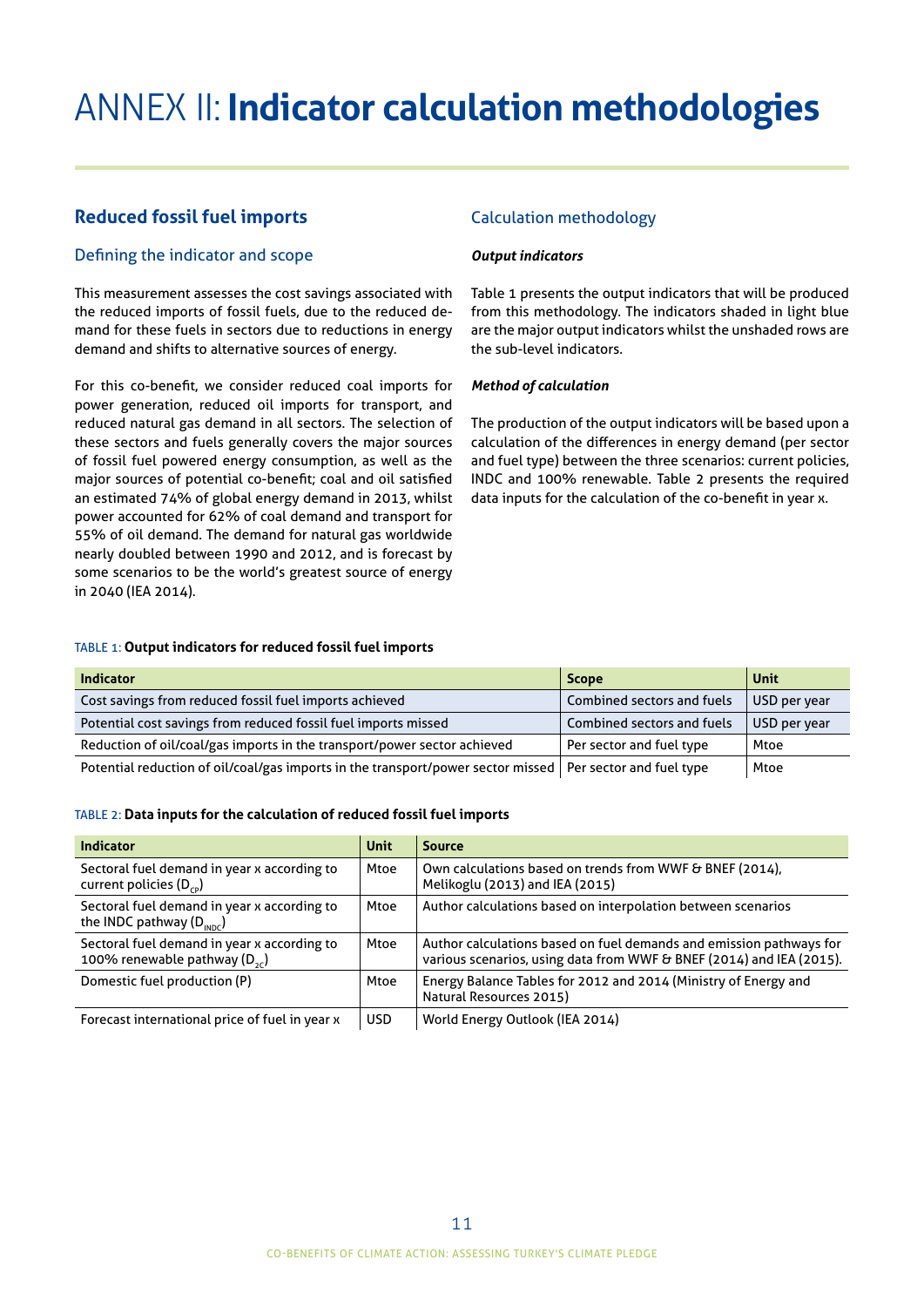<span id="page-13-0"></span>Figure 9 shows that the sub-level indicators are calculated in the following way, assuming 2030 as the target year of the INDC:

*Reduction of imports achieved in* 2030 =  $D_{CP}$  –  $D_{NNC}$ 

*Potential reduction of imports missed in* 2030 =  $D_{\text{NDC}}$  –  $D_{\text{2C}}$ 

These calculations assume that the domestic fuel production remains lower than the fuel demand in the INDC and 100% renewable scenarios. In countries where this is not the case, the calculation of the reduced imports is rather calculated based on the parameter P (fuel production):

*Reduction of imports achieved in*  $2030 = D_{co} - P$ 

*Potential reduction of imports missed in*  $2030 = D_{\text{NDC}} - P$ 

Figure 9: **Demonstrative calculation methodology for cost savings from fossil fuel imports (not real data)**



These sub-level indicators may be converted to the primary output indicator (cost savings) by applying a simple conversion formula based on the international fuel price:

*Cost savings from reduced fossil fuel imports achieved*  = *Reduction of imports achieved* × *International price of fuel*

*Potential cost savings from reduced fossil fuel imports missed*  = *Potential reduction of imports missed* × *International price of fuel*

### **Reduced air pollution**

#### Defining the indicator and scope

This methodology assesses the health impacts of decreased outdoor air pollution in urban conurbations, due to the reduced combustion of fossil fuels.

This study considers the health impacts associated with reduced ambient atmospheric concentration of PM2.5 in urban and rural populations (using national averages), based upon reduced emissions of primary particulate matter (PM), sulphur dioxide (SO<sub>2</sub>), non-nitrogen oxides (NO<sub>x</sub>), and ammonia (NH<sub>-</sub>), from all sectors.

PM2.5 refers to particulate matter with a diameter less than 2.5 μm. PM2.5 is the most lethal outdoor air pollutant in urban areas (OECD 2011). Its atmospheric concentration is derived from the emissions of primary particulate matter from fossil fuel combustion processes, as well as from atmospheric reactions between other pollutant gases (secondary particulate matter), namely SO<sub>2</sub>, NO<sub>x</sub>, and NH<sub>3</sub>.

Concentrations of PM2.5 in any given location can be derived from five distinct sources: natural sources of particulate matter including dust and sea salt; secondary PM from international transboundary emissions; primary and secondary PM from national emissions; primary and secondary PM from urban emissions; and primary PM from street emissions. Natural sources of PM cannot be affected by the domestic policy. The calculation of PM concentrations from international transboundary emissions would require a more in depth version of an air transport model. Therefore, the simplification is made that due to the size of the land masses, most areas are subject to only domestically produced anthropogenic GHG concentrations. As such, policy scenarios are reflected equally in all source components of PM2.5 concentrations, except for the natural source component which remains constant throughout.

This indicator will only reflect the number of premature deaths per year, and as such it considerably underestimates the impacts on human health and the related costs from non-lethal conditions such as chronic and acute bronchitis, or asthma.

#### Calculation methodology

A large number of studies and models exist which calculate local air pollution and associated health impacts. These methodologies vary considerably with regards to their complexity and accuracy. Indeed, the precise determination of local air pollution is a highly complex exercise that is largely dependent on a very wide range of variables, including local climatic conditions as well as geographical features and urban topographies. For this study, simplified methodologies were combined and adapted to suit the requirements of the output indicators.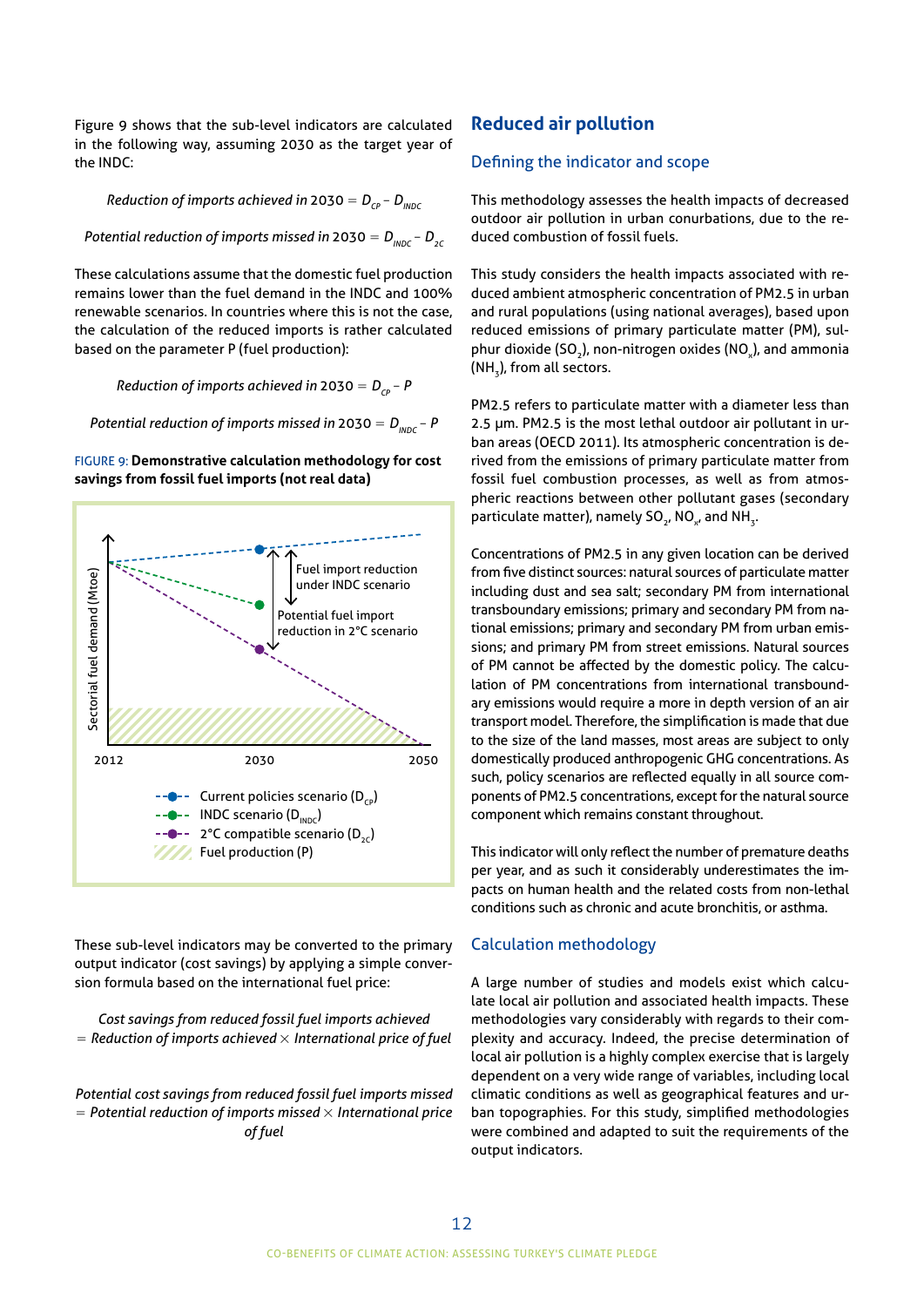#### *Output indicators*

Table 3 presents the output indicators that will be produced from this methodology. The indicator shaded in light blue is the major output indicator whilst the unshaded row is the sub-level indicator.

#### *Method of calculation*

The calculation of the output indicators is based upon the differences in the emissions between the three scenarios (current policies, INDC and 100% renewable), and a selected response factor to calculate PM2.5 concentrations and associated deaths. Table 4 presents the required data inputs for the calculation of the co-benefit in year x.

#### Table 3: **Output indicators for reduced air pollution**

| <b>Indicator</b>                                                                                          | Unit                                 |
|-----------------------------------------------------------------------------------------------------------|--------------------------------------|
| Number of premature deaths saved per year due to reduced PM2.5 concentrations.                            | Deaths per year<br>Percentage change |
| Reduced national average exposure to PM2.5 concentrations due to reduced emissions<br>of greenhouse gases | $\mu$ g/m <sup>3</sup>               |

#### Table 4: **Data input for the calculation of reduced air pollution**

| <b>Indicator</b>                                                                                                          | <b>Unit</b>            | <b>Source</b>                                                          |
|---------------------------------------------------------------------------------------------------------------------------|------------------------|------------------------------------------------------------------------|
| Mean annual exposure to PM2.5 concentrations in the year 2012 ( $G_{2012}$ )                                              | $\mu$ g/m <sup>3</sup> | World Development Indicators (World Bank<br>2013)                      |
| Estimated national average background concentration of PM2.5 from<br>natural sources (G <sub>N</sub> )                    | $\mu$ g/m <sup>3</sup> | Based on Anenburg et al (2010)                                         |
| Population over the age of 30                                                                                             | integer                | <b>Health Nutrition and Population Statistics</b><br>(World Bank 2014) |
| Crude death rate (annual, per thousand population)                                                                        | integer                | Bollen (2009)                                                          |
| Total forecast energy consumption                                                                                         | Mtoe                   | Extrapolation from MENR (2014)                                         |
| Total national energy related $CO2$ emissions in 2012 ( $E2012$ )                                                         | MtCO <sub>2</sub>      | <b>INDC and Climate Action Tracker</b>                                 |
| Total national energy related CO <sub>2</sub> emissions in year x according to cur-<br>rent policies $(E_{cb})$           | MtCO <sub>2</sub>      |                                                                        |
| Total national energy related CO <sub>2</sub> emissions in year x according to the<br>INDC pathway $(E_{\text{inner}})$   | MtCO <sub>2</sub>      | <b>INDC and Climate Action Tracker</b>                                 |
| Total national energy related CO <sub>2</sub> emissions in year x according to the<br>100% renewable pathway ( $E_{2c}$ ) | MtCO <sub>2</sub>      | See section "definition of 100% renewable<br>scenario".                |
| Relationship between the reduction of the emissions of CO <sub>2</sub> and the<br>emissions of air pollutants.            | Factor                 | IIASA (IIASA 2012) and WEO 2012                                        |

Estimated emissions of SO<sub>2</sub> and NO<sub>x</sub> will be used as a proxy for the emissions of all the major air pollutants under consideration: primary PM, SO<sub>2</sub>, NO<sub>x</sub>, and NH<sub>3</sub>. This simplification recognises that emissions of SO<sub>2</sub> and NO<sub>x</sub> are highly influential to the production of secondary particulate matter, and assumes that the emissions of other air pollutants are reduced proportionally to SO<sub>2</sub> and NO<sub>x</sub>. A number of studies have applied such simplifications that assume uniform reductions of all these gases for the calculation of local outdoor air pollution, most notably the OECD 2050 Environmental Outlook (OECD 2011). Detailed data for SO<sub>2</sub> and  $NO_x$  emissions is not available under all scenarios. Instead, the relationships between CO<sub>2</sub> emission projections and  $SO_2/NO_x$  projections were analysed for each individual country to produce an indicative factor that allows for the estimation of air pollutant emissions based upon CO<sub>2</sub> emissions, the data for which is readily available and more easily modelled under various scenarios.

*In a first step, the urban atmospheric concentration of PM2.5 is calculated:* 

*Mean exposure to PM2.5 concentrations in year x* 

$$
=
$$
  

$$
\Delta E (G_{2012} - G_N) + G_N
$$

∆*E* represents the change in emissions of air pollutants that contribute to PM2.5 concentrations, as a ratio of emissions in the calculation year and the base year, 2012. This formula is based on a simplification that assumes a linear decrease of PM2.5 concentrations in line with reduced SO<sub>2</sub> and NO<sub>2</sub> emissions. This assumption is consistent with Bollen (2009).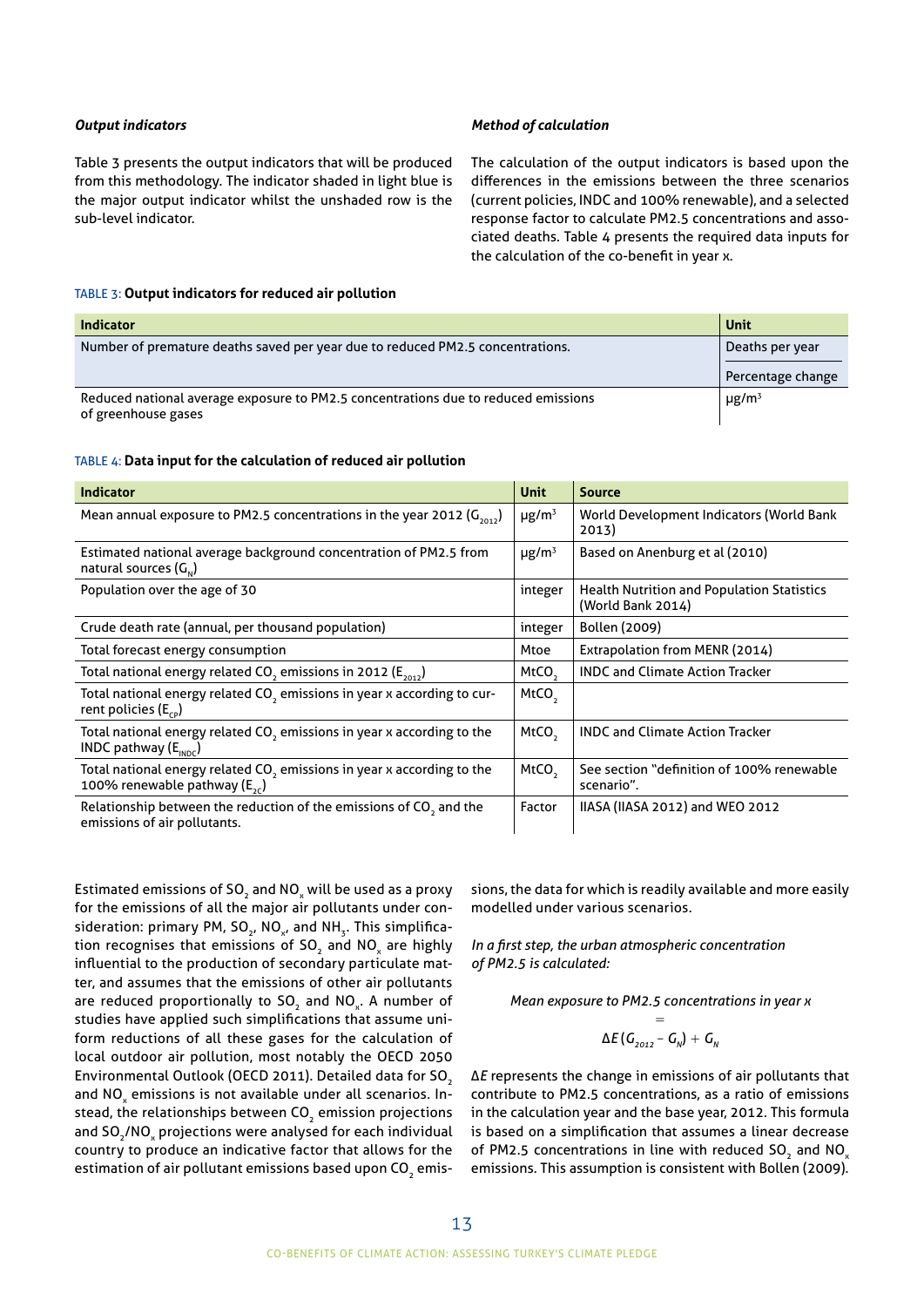Estimated background levels of PM2.5 that are not attributable to anthropogenic emissions of pollutants ( $G<sub>n</sub>$ ) are taken into consideration. Figure 10 shows how under the 100% renewable compatible scenario (which assumes a reduction to zero CO<sub>2</sub> emissions from energy by 2050), the atmospheric concentration of PM2.5 reduces in linear fashion from its value in 2012 to the value of the background concentration in 2050. Other factors that determine the atmospheric concentration of PM2.5, such as weather conditions and geographical features, are assumed to remain constant.

Figure 10 also shows how the difference in the atmospheric concentration of PM2.5 between the different scenarios can be determined.

Figure 10: **Demonstrative calculation methodology for reduced air pollution under different scenarios (not real data)**



*In a second step, the reduction of premature mortality can be calculated depending on the change of atmospheric concentration of PM2.5 between scenarios (Bollen 2009; Fang et al. 2013; Public Health England 2014):*

*Premature deaths from particulate air pollution* 

= *Attributable factor (AF)* × *Crude mortality rate* × *Population* 

*Attributable factor* =  $(β<sup>σ</sup> - 1) / β<sup>σ</sup>$ 

The attributable factor calculates the percentage of deaths which may be attributed to excessive PM2.5 concentrations. In this equation, is the concentration of the pollutant, as demonstrated by Figure 10, given in units of 10 µg/m3. refers to the estimated factor of the log-linear relationship between the concentration of any given pollutant and the resulting mortality rate (concentration-response factor). Krewski et al. (2009) finds a 5.9% risk increase of premature mortality from all causes for every PM2.5 concentration increase of 10  $\mu$ g/m<sup>3</sup>. Therefore, the value 1.059 is used for the concentration response factor β, as per Fang et al. (2013) and Bollen (2009). It is common practice when calculating premature deaths from PM2.5 concentrations to consider only the population over 30 years of age (Public Health England 2014).

This study does not use of a low concentration threshold (LCT). The use of an LCT assumes that below a certain level of PM2.5 concentrations, there is no effect on mortality. There is no general consensus on whether the use of an LCT is appropriate or not, due to the lack of empirical evidence that such a threshold does or does not exist. The use of an LCT of 5.8  $\mu$ g/m<sup>3</sup> in this study would reduce the number of calculated deaths by approximately 5,000 – 7,000 per year in all scenarios.

#### Defining the 100% renewable compatible scenario

The 100% renewable scenario is estimated by using the projections for total energy demand from an extrapolation of MENR (2014), which incorporates polices including EE measures that reduce energy consumption in line with the international 2°C goal, multiplied by a decreasing emissions intensity. We assume a decrease to zero emissions intensity of the energy sector in all countries by 2050. It is further assumed that all countries reach this specific target in 2050 and not before. The emissions intensity of energy is calculated for 2012 based on historical energy demand and emissions data.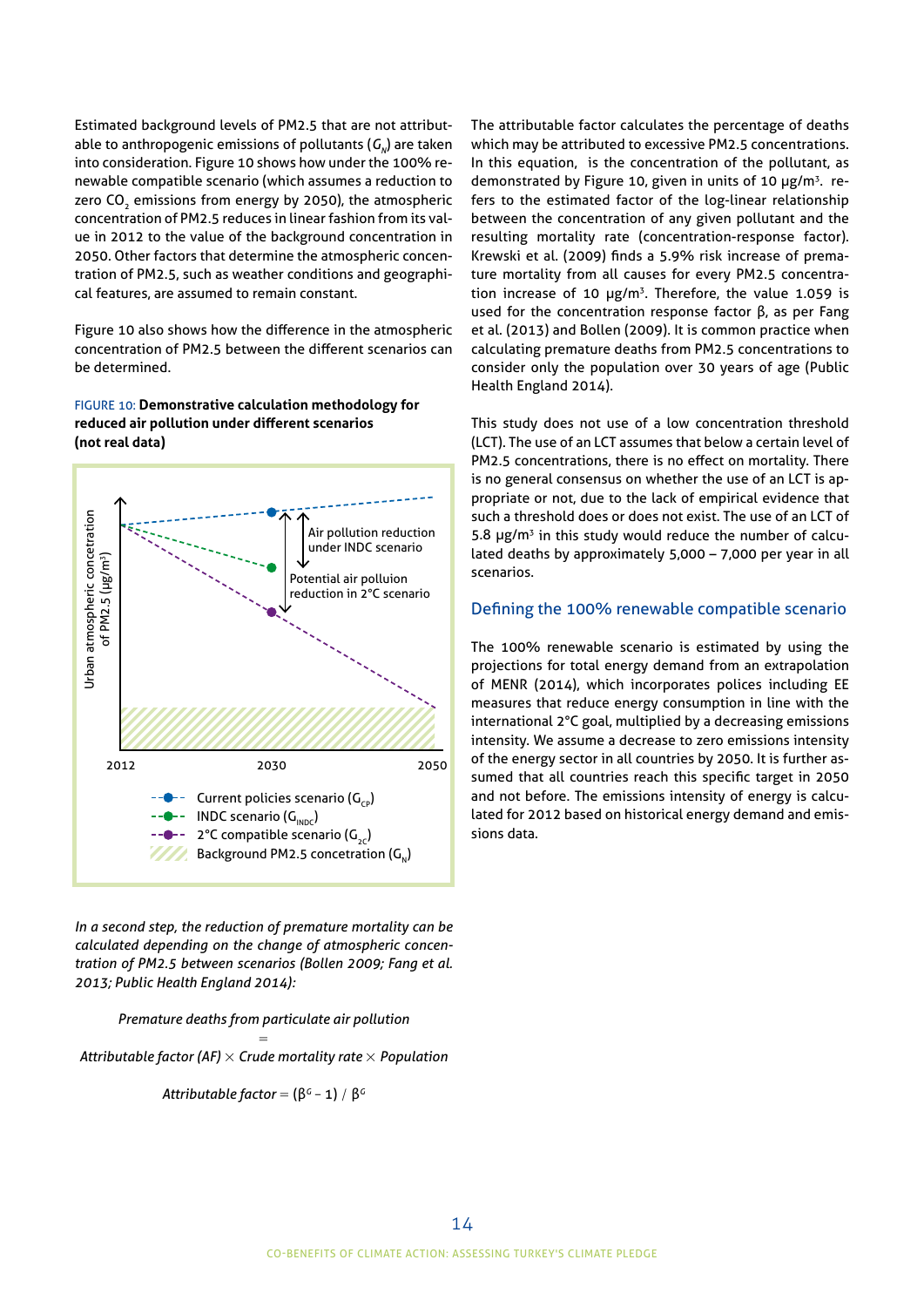# <span id="page-16-0"></span>**Green jobs from renewable energy**

## Defining the indicator and scope

This section outlines a methodology to determine the impact on employment from the installation of wind, solar and hydro renewable electricity capacity. We use the employment factor approach to quantify direct job creation during two phases of the life cycle, a) manufacturing, construction and installation (MCI) and b) operation and maintenance (O&M). Jobs more broadly related to renewable energy through other phases of the cycle, including research, technological development, consultation, project development, and project evaluation, are not included in the scope of this study. Furthermore, this study only determines the impact on employment of the domestically installed capacity; jobs created through renewables export industry are not included.

This approach is a first approximation of the effect on green jobs. The focus is only on the creation of 'decent green jobs'. For the purpose of this study, we adopt a definition of green jobs provided by ILO(2013):

*Green jobs are decent jobs that contribute to preserving and restoring the environment, be they in traditional sectors such as manufacturing and construction, or in new, emerging green sectors such as renewable energy and energy efficiency. Green jobs reduce consumption of energy and raw materials; limit greenhouse gas emissions; minimize waste and pollution; protect and restore ecosystems; and enable enterprises and communities to adapt to climate change.* 

Accordingly, the methodology does not take into account that jobs may be lost elsewhere through reduced use of fossil fuels or shift of economic activity towards renewables away from other potential activities.

#### Calculation methodology

According to the International Renewable Energy Agency (IRENA 2014) mayor gaps remain in the generation of data on employment in the renewable energy sector. The main reason for this is that due to the cross-cutting nature of the sector, information is difficult to capture in standard national statistics. To date, only a few countries are collecting relevant data on renewable energy jobs. Relatively detailed data is available only for the United States and several European countries. Better harmonisation of data reporting categories is necessary to improve the quality and comparability of employment data.

In most cases, employment figures are derived from various sources, using heterogeneous methods, assumptions and time frames, which makes comparison of data difficult. One way around this is to use sensitivity analysis to test key data sources and assumptions.

#### *Output indicators*

Table 5 presents the output indicators that will be produced from this methodology.

#### Table 5: **Output indicators for reduced air pollution**

| <b>Indicator</b>                                                                                 | <b>Unit</b>       |
|--------------------------------------------------------------------------------------------------|-------------------|
| Jobs for the construction and                                                                    | Integer           |
| installation of hydro, wind and solar<br>electricity installations.                              | Percentage change |
| Jobs for the maintenance and<br>operation of hydro, wind and solar<br>electricity installations. | Integer           |

#### *Method of calculation*

To evaluate the impact of an increase in renewable energy and energy efficiency measures on job creation, we follow (IRENA 2014) and apply the employment factor approach. The method is the least resource-intensive method for assessing direct job creation and is based on data for:

- Installed capacities for specific renewable electricity technologies
- Employment factors per unit of installed capacity

Employment factors indicate the number of full-time equivalent (FTE) jobs created per unit of installed capacity. The employment factors are derived in the literature from the following simplified calculation:

> *Employment factor* $_{\mathrm{R}}$  = *Jobs created*<sup>«</sup> / *Installed capacity (MW)*

A secondary literature review was carried out to collect employment factors from the most relevant sources on this topic. This allows us to get an idea on data ranges and the uncertainty of results.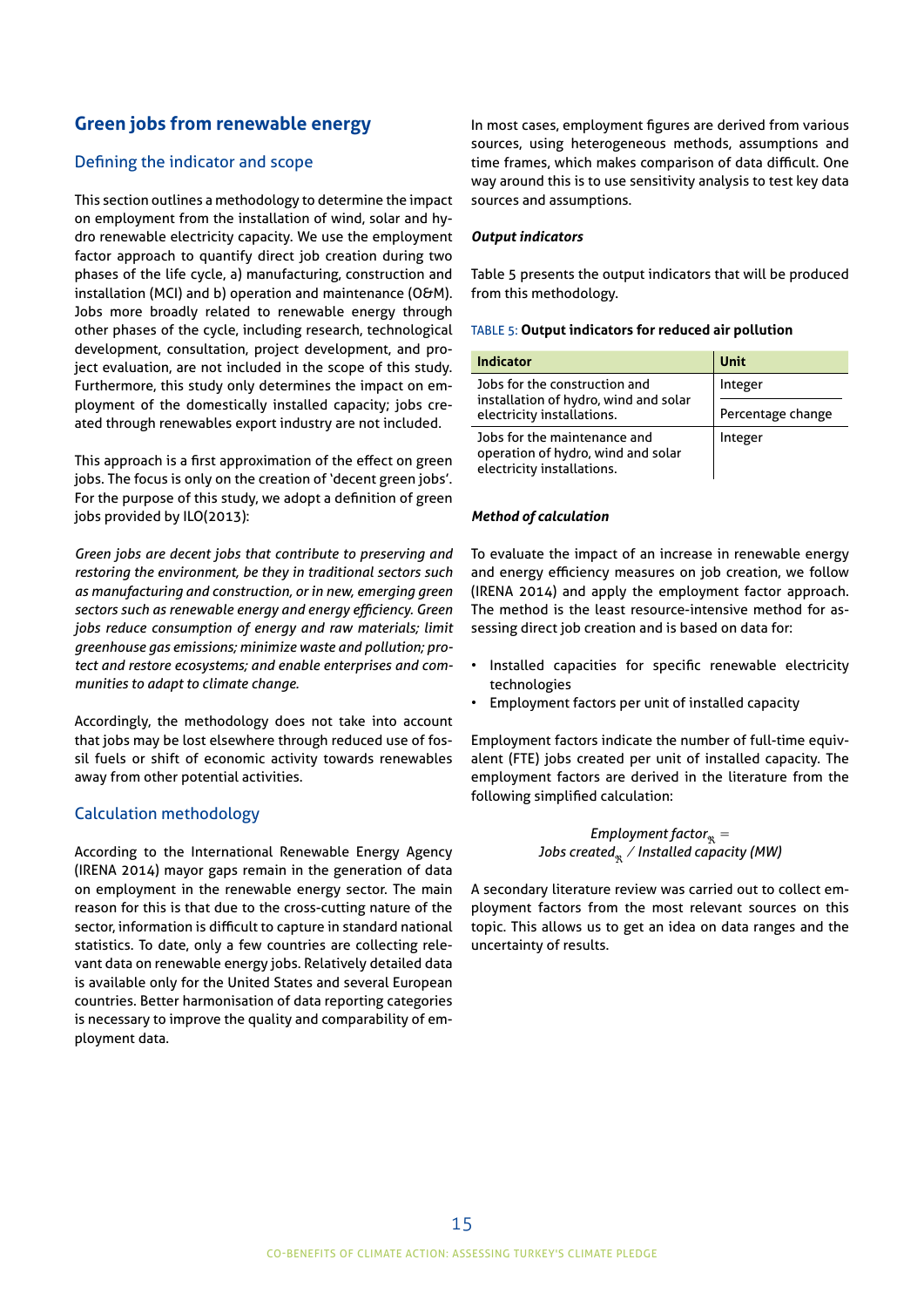For the estimation of job creation in renewable energy deployment, the employment factor approach uses different factors for different phases of the life cycle. We consider two phases: a) manufacturing, construction and installation (MCI) and b) operation and maintenance (O&M). These two phases are considered in most of the available secondary literature on employment generation in the renewable energy sector. Table 6 presents employment factors for the OECD and the US.

To estimate the total number of direct jobs under the current policies, INDC and 100% renewable scenarios, employment factors are multiplied by the calculated renewable energy capacity for each technology type (onshore wind, offshore wind, solar PV, small hydro, and large hydro).

Table 7 presents the required data inputs for the calculation of the co-benefit in any given year.

### Table 6: **Employment factors for the renewable energy sector from various studies**

| <b>Technology</b> | <b>MCI</b><br>(Jobs per newly installed MW) | 0 <sub>em</sub><br>(Jobs per MW) | <b>Region</b>                          | <b>Year of estimation</b> |
|-------------------|---------------------------------------------|----------------------------------|----------------------------------------|---------------------------|
| Wind, onshore     | 8.6                                         | 0.2                              | OECD countries (Average values)        | Various (2006-2011)       |
|                   | 12.1                                        | 0.1                              | US                                     | 2010                      |
| Wind, offshore    | 18.1                                        | 0.2                              | OECD countries (Average values)        | 2010                      |
| Solar PV          | 17.9                                        | 0.3                              | OECD countries (Average values)        | Various (2007-2011)       |
|                   | 20.0                                        | 0.2                              | US                                     | 2011                      |
| Hydro, large      | 7.5                                         | 0.3                              | OECD countries (Average values)        | Various                   |
| Hydro, small      | 20.5                                        | 2.4                              | <b>OECD countries (Average values)</b> | <b>Various</b>            |
| Geothermal        | 10.7                                        | 0.4                              | <b>OECD countries (Average values)</b> | Various                   |

Source: (Rutovitz & Harris 2012)

#### Table 7: **Data input to calculate employment generation**

| <b>Indicator</b>                                            | Unit       | Source*                                               |
|-------------------------------------------------------------|------------|-------------------------------------------------------|
| Installed capacity per technology (current policies)        | <b>MW</b>  | <b>WWF &amp; BNEF (2014)</b>                          |
| Installed capacity per technology (INDC scenario)           | <b>MW</b>  | Turkey's INDC (2015)                                  |
| Installed capacity per technology (100% renewable scenario) | <b>MW</b>  | See defining the 100% renewable sce-<br>nario, below. |
| Domestic power demand                                       | MWh        | <b>WWF &amp; BNEF (2014)</b>                          |
| Capacity factors of renewable tech.                         | MWh per MW | Derived from WEO 2014                                 |
| Employment factor per tech. and activity                    | Jobs/MW    | Rutovitz & Harris (2012)                              |

#### Figure 11: **Demonstrative calculation methodology for green jobs created (no real data)**



Figure 11 shows how the difference between the number of jobs under each scenario will be determined.

#### Defining the 100% renewable compatible scenario

The 100% renewable pathway for this indicator is based upon a linear development from today's installed renewable capacity to 100% renewables in the electricity sector by 2050. The total capacity of each renewable energy technology required in 2050 is calculated according to the total forecast electricity demand in 2050, divided by the assumed capacity factors of each renewable energy technology. The proportional split of each technology is based upon the proportional split calculated for 2030 in the Renewables Development Pathway scenario of WWF & BNEF (2014).